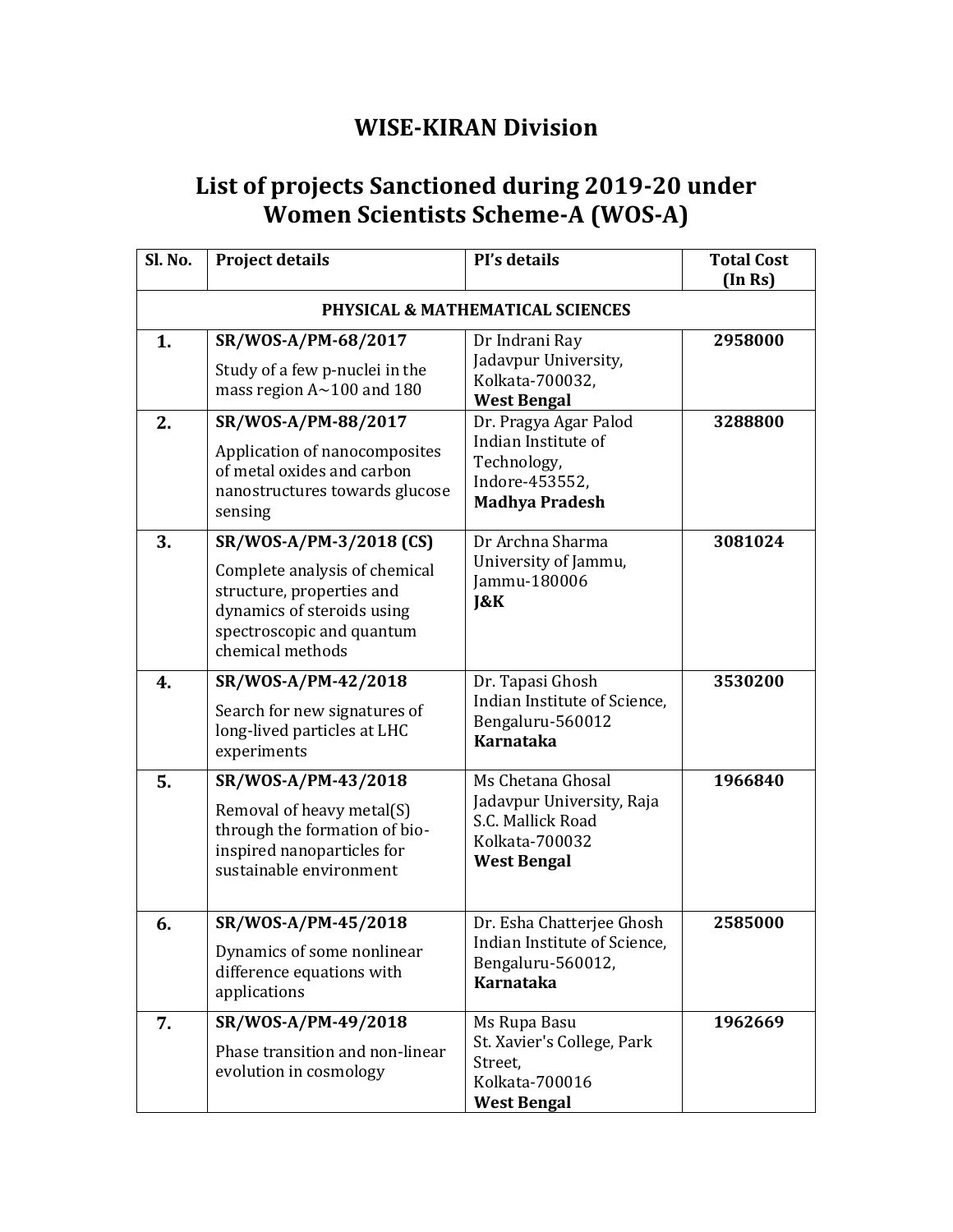| 8.  | SR/WOS-A/PM-51/2018                                                                                                                           | Ms. Frincy Francis                                                                      | 1925200 |
|-----|-----------------------------------------------------------------------------------------------------------------------------------------------|-----------------------------------------------------------------------------------------|---------|
|     | Optical and photothermal<br>characterisation of zno nanao<br>and micro composites for<br>optoelectronic applications                          | St. Teresa's college,<br>Ernakulam-682031<br><b>Kerala</b>                              |         |
| 9.  | SR/WOS-A/PM-52/2018                                                                                                                           | Dr. Purbita Jana                                                                        | 2701800 |
|     | Categorical accommodation of<br>logic, algebra, topology and<br>topological system                                                            | Indian Institute of<br>Technology,<br>Kanpur-208016<br><b>Uttar Pradesh</b>             |         |
| 10. | SR/WOS-A/PM-57/2018                                                                                                                           | Ms Sutapa Rajib                                                                         | 2662600 |
|     | Electronic structure and<br>transport properties of some<br>two-dimensional systems                                                           | Chattopadhyay<br>Savitribai Phule Pune<br>University, Pune-411007<br><b>Maharashtra</b> |         |
| 11. | SR/WOS-A/PM-62/2018                                                                                                                           | Ms Manjary P. Gangan                                                                    | 2705400 |
|     | Deep learning based digital<br>image forensics towards the<br>identification of forged and<br>PRCG images                                     | University of Calicut,<br>Malappuram-673635<br><b>Kerala</b>                            |         |
| 12. | SR/WOS-A/PM-64/2018                                                                                                                           | Dr. V. Chithiika Ruby                                                                   | 2800800 |
|     | Quasi-hermitian and position<br>dependent mass quantum<br>systems                                                                             | Bharathidasan University<br>Tiruchirappalli-620024<br><b>Tamil Nadu</b>                 |         |
| 13. | SR/WOS-A/PM-75/2018                                                                                                                           | Ms. Rolly Verma                                                                         | 2090400 |
|     | Development of ferroelectric<br>polymer - relaxor ceramics<br>nanocomposite for high energy<br>density and storage application                | Birla Institute of<br>Technology Mesra,<br>Ranchi-835215<br><b>Jharkhand</b>            |         |
| 14. | SR/WOS-A/PM-78/2018                                                                                                                           | Dr. Charitha Cherugondi                                                                 | 3112344 |
|     | Solution strategies for vector<br>optimization problems and<br>variational inequalities -a gap<br>function approach through<br>regularization | Indian Institute of<br>Technology Indore,<br>Indore-453552<br><b>Madhya Pradesh</b>     |         |
| 15. | SR/WOS-A/PM-80/2018                                                                                                                           | Dr. Rupa Sarkar                                                                         | 3515616 |
|     | Use of an optical method to<br>study acoustic emission during<br>the nucleation in superheated<br>droplets and its applications               | Bose Institute, Kolkata-<br>700009<br><b>West Bengal</b>                                |         |
| 16. | SR/WOS-A/PM-82/2018                                                                                                                           | Ms Pritha Banerjee<br>Jadavpur University,                                              | 1640347 |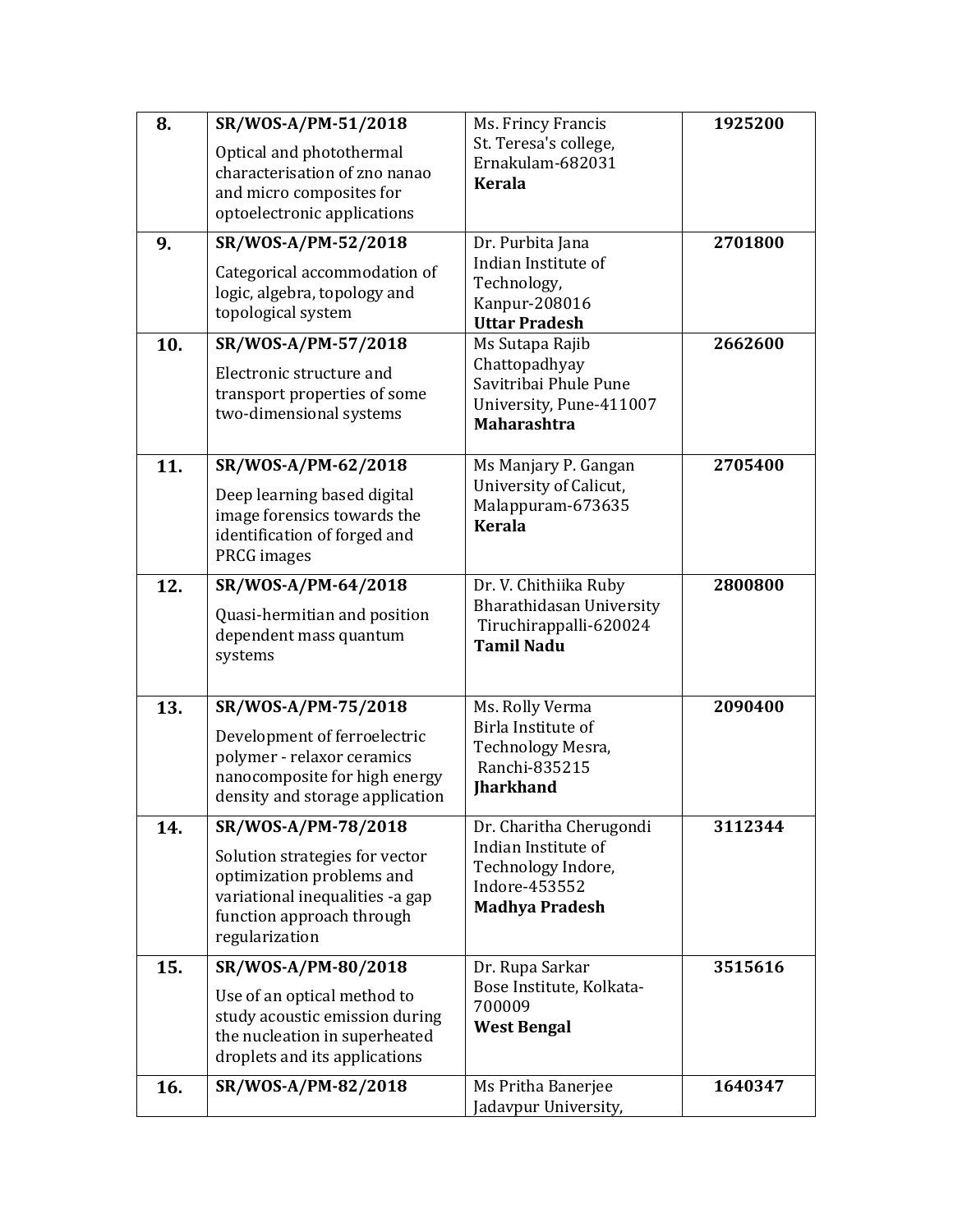|     | Analytical modeling and<br>simulation of innovated and                                                                                     | Kolkata-700032<br><b>West Bengal</b>                                                                       |         |
|-----|--------------------------------------------------------------------------------------------------------------------------------------------|------------------------------------------------------------------------------------------------------------|---------|
|     | renovated mosfet<br>nanostructures suitable for<br>future VLSI circuits                                                                    |                                                                                                            |         |
| 17. | SR/WOS-A/PM-84/2018                                                                                                                        | Ms Sheekha                                                                                                 | 2353840 |
|     | Production and standardization<br>of faecal sludge based bio-char<br>for enhancing soil health and<br>crop productivity in rural India     | <b>ICAR-Indian Agricultural</b><br>Research Institute, Pusa<br>Campus,<br>New Delhi-110012<br><b>Delhi</b> |         |
| 18. | SR/WOS-A/PM-85/2018                                                                                                                        | Ms Nisha Yadav                                                                                             | 2264560 |
|     | High pressure and<br>magnetotransport studies on<br>magnetically doped 3D<br>topological insulators for<br>spintronics device applications | Malaviya National Institute<br>of Technolog Jaipur,<br>Jaipur- 302017<br>Rajasthan                         |         |
| 19. | SR/WOS-A/PM-91/2018                                                                                                                        | Dr. AnujaKatariya Jain                                                                                     | 2541800 |
|     | Applications of liquid crystals:<br>from display (PDLC) films to non<br>display (LC Lenses) devices                                        | <b>Institute of Chemical</b><br>Technology, Matunga,<br>Mumbai-400019<br><b>Maharashtra</b>                |         |
| 20. | SR/WOS-A/PM-92/2018                                                                                                                        | Ms Deepa Singh                                                                                             | 1824560 |
|     | Liquid crystal devices based on<br>liquid crystals-graphene<br>composites                                                                  | University of Allahabad,<br>Allahabad-211002<br><b>Uttar Pradesh</b>                                       |         |
| 21. | SR/WOS-A/PM-96/2018                                                                                                                        | Ms Remya Murali Manohar                                                                                    | 2574200 |
|     | Synthesis and characterization<br>of Q-dots entrapped silica for<br>photonic applications                                                  | N. S. S. College Pandalam,<br>Pathanamthitta -689501<br><b>Kerala</b>                                      |         |
| 22. | SR/WOS-A/PM-97/2018                                                                                                                        | Ms Priyanka Sahare                                                                                         | 1675560 |
|     | Effect of self heating and strain<br>on electron leakage and<br>efficiency droop in AlGaN/GaN<br>ultra violet LEDs                         | National Institute of<br>Technology,<br>Raipur-492010,<br>Chhattisgarh                                     |         |
| 23. | SR/WOS-A/PM-98/2018                                                                                                                        | Dr. Deepa S. Narang                                                                                        | 3461616 |
|     | Synthesis and transport<br>properties of two dimensional<br>(2D) layered transition metal<br>dichalcogenides                               | Indian Institute of Science,<br>Bangalore-560012<br><b>Karnataka</b>                                       |         |
| 24. | SR/WOS-A/PM-99/2018                                                                                                                        | Dr. Pusapati Sarada Varma                                                                                  | 2839430 |
|     | Exploring numerical techniques<br>for fractional derivatives defined                                                                       | Gayatri Vidya Parishad<br>College of Engineering,<br>Visakhapatnam-530048                                  |         |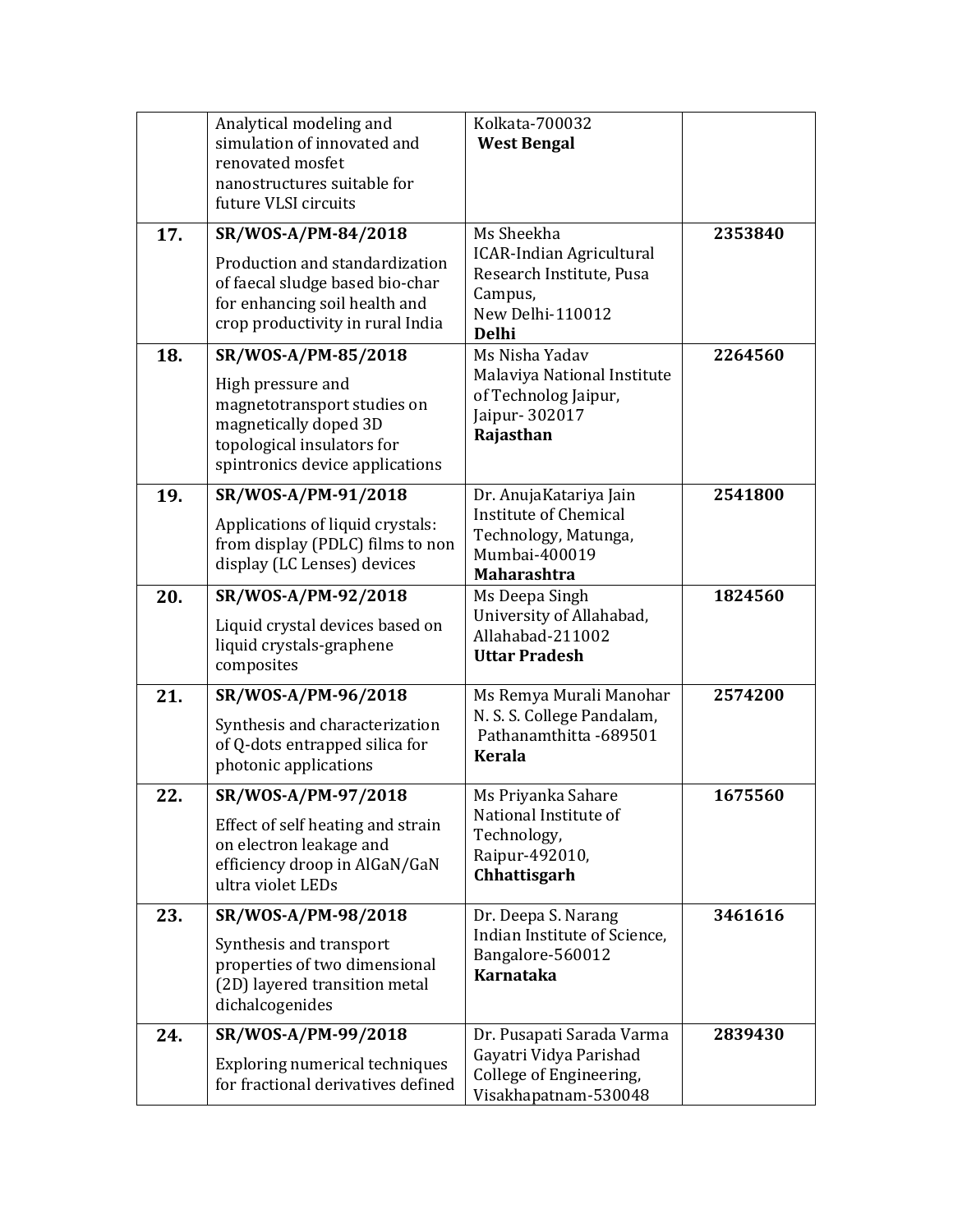|     | from first principles                                                                                                                    | <b>Andhra Pradesh</b>                                                                                                                                 |         |
|-----|------------------------------------------------------------------------------------------------------------------------------------------|-------------------------------------------------------------------------------------------------------------------------------------------------------|---------|
| 25. | SR/WOS-A/PM-100/2018<br>Applications and study of<br>nanostructured single and<br>double perovskites for<br>multifunctional properties   | Dr. Rashmi Yadav<br>Maulana Azad National<br>Institute of Technology,<br>Bhopal-462003<br><b>Madhya Pradesh</b>                                       | 3066698 |
| 26. | SR/WOS-A/PM-103/2018<br>A study on single abnormal gene<br>structure by integrated fractal<br>patterns                                   | Ms P.K Sharon Rubini<br>Thiagarajar College of<br>Engineering,<br>Madurai-625015<br><b>Tamil Nadu</b>                                                 | 2122092 |
| 27. | SR/WOS-A/PM-105/2018<br>Confluence of binomial<br>coefficient and generalized<br>fibonacci numbers                                       | Ms Mansi Samirbhai Shah<br>Veer Narmad South<br>Gujarat University,<br>Surat-395007<br>Gujarat                                                        | 2040400 |
| 28. | SR/WOS-A/PM-107/2018<br>Effect of metamaterials in<br>anisotropic photonic crystals for<br>efficient control of optical<br>phenomena     | Dr. Jolly Jose<br>Indian Institute of<br>Technology Kanpur,<br>Kanpur-208016<br><b>Uttar Pradesh</b>                                                  | 2475000 |
| 29. | SR/WOS-A/PM-110/2018<br>Developing nano-crystalline rare<br>earth hexaboride based electron<br>emitters                                  | Ms Shalaka Ashish Kamble<br>Savitribai Phule Pune<br>University,<br>Pune-411007<br><b>Maharashtra</b>                                                 | 2865500 |
|     |                                                                                                                                          | <b>CHEMICAL SCIENCES</b>                                                                                                                              |         |
| 30. | SR/WOS-A/CS-97/2017<br>Synthesis of novel derivatives of<br>thieno(3, 2-c) pyran and their<br>anticancer (breast and lung)<br>properties | Dr Saroj Yadav<br>University of Delhi<br><b>Delhi</b>                                                                                                 | 3295000 |
| 31. | SR/WOS-A/CS-127/2017<br>Synthesis of polymer films<br>having low dielectric constant                                                     | Dr Deepali Rahul<br>Shrivastava<br><b>Mahatma Education</b><br>Society's Pillai College of<br>Engineering,<br>New Panyel-410206<br><b>Maharashtra</b> | 2780000 |
| 32. | SR/WOS-A/CS-114/2017<br>Development of nucleic acid<br>analogues containing metallo<br>base pairs                                        | Dr. Nidhi, Naithani<br><b>Institute of Nano Science</b><br>and Technology, Phase 10,<br>Mohali-160062<br>Punjab                                       | 3243000 |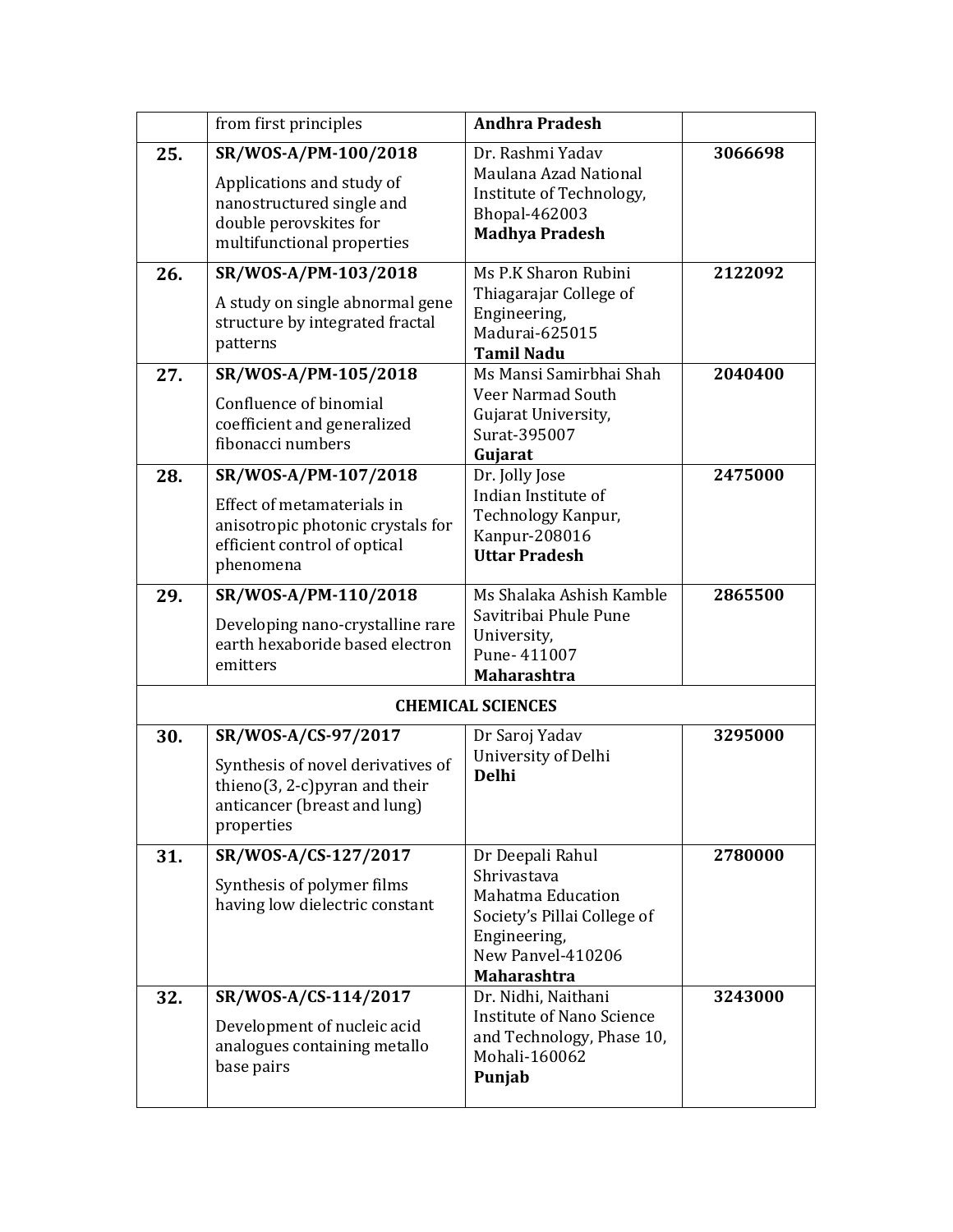| 33. | SR/WOS-A/CS-19/2018                                           | Dr Shampa Raghunathan                           | 3168000 |
|-----|---------------------------------------------------------------|-------------------------------------------------|---------|
|     | Machine-learning molecular                                    | International Institute of                      |         |
|     | dynamics model from ab initio                                 | <b>Information Technology,</b>                  |         |
|     | molecular dynamics target                                     | Hyderabad-500032<br>Telangana                   |         |
| 34. | SR/WOS-A/CS-46/2018                                           | Dr Venu Sharma                                  | 3290544 |
|     |                                                               | Indian Institute of                             |         |
|     | Medicinal chemistry of natural                                | <b>Integrative Medicine Canal</b>               |         |
|     | products from selected indian<br>medicinal plants to discover | Road,                                           |         |
|     | potential anticancer agents                                   | Jammu-180001                                    |         |
|     |                                                               | 1&K                                             |         |
| 35. | SR/WOS-A/CS-53/2018                                           | Dr. Archana Chandra                             | 2759000 |
|     | Synthesis, characterization and                               | Shri Shankracharya<br>Institute of Professional |         |
|     | device fabrication of some new                                | Management & Technology                         |         |
|     | ion conducting nanocomposite                                  | Sejbahar, Raipur-492015                         |         |
|     | polymer electrolytes                                          | Chhattisgarh                                    |         |
| 36. | SR/WOS-A/CS-69/2018                                           | Dr. Ruby Srivastava                             | 2410000 |
|     | Theoretical studies on unfolding                              | Centre for Cellular and                         |         |
|     | the mystery of RNA: as an                                     | Molecular Biology,                              |         |
|     | application towards biomedical                                | Hyderabad-500007<br>Telangana                   |         |
|     | and green electronics                                         |                                                 |         |
| 37. | SR/WOS-A/CS-70/2018                                           | Dr. Moumita Majumder                            | 3414800 |
|     | Chemical reactions and energy                                 | Indian Institute of                             |         |
|     | transfer in atmospheric                                       | Technology,                                     |         |
|     | N2/02/Ar - boron nitride                                      | Jodhpur-342037                                  |         |
|     | surface collisions: applications                              | Rajasthan                                       |         |
|     | in modelling spacecraft                                       |                                                 |         |
|     | materials                                                     |                                                 |         |
| 38. | SR/WOS-A/CS-76/2018                                           | Dr. Manju Dhakad Tanwar                         | 3343800 |
|     | Low cost nano-fiberous based                                  | <b>CSIR-National</b>                            |         |
|     | catalysed filters for diesel                                  | Environmental<br><b>Engineering Research</b>    |         |
|     | exhaust emission control                                      | Institute (NEERI),                              |         |
|     |                                                               | Nagpur-440020                                   |         |
|     |                                                               | <b>Maharashtra</b>                              |         |
| 39. | SR/WOS-A/CS-79/2018                                           | Ms Nidhi Prajapati                              | 2339560 |
|     | Modified metal oxides as                                      | The M.S. University of                          |         |
|     | efficient photoanodes for DSSC                                | Baroda,<br>Vadodara-390002                      |         |
|     |                                                               | Gujarat                                         |         |
| 40. | SR/WOS-A/CS-82/2018                                           | Ms. Jyoti Patel                                 | 1864000 |
|     | Synthesis and characterisation                                | Principal, Govt.V.Y.T. PG                       |         |
|     | of doped/undoped                                              | Autonomous College, Durg                        |         |
|     | semiconductor quantum dots                                    | (C.G.), Smriti Nagar                            |         |
|     | and their application as                                      | Bhilai-490020                                   |         |
|     | photocatalyst and sensor                                      | Chhattisgarh                                    |         |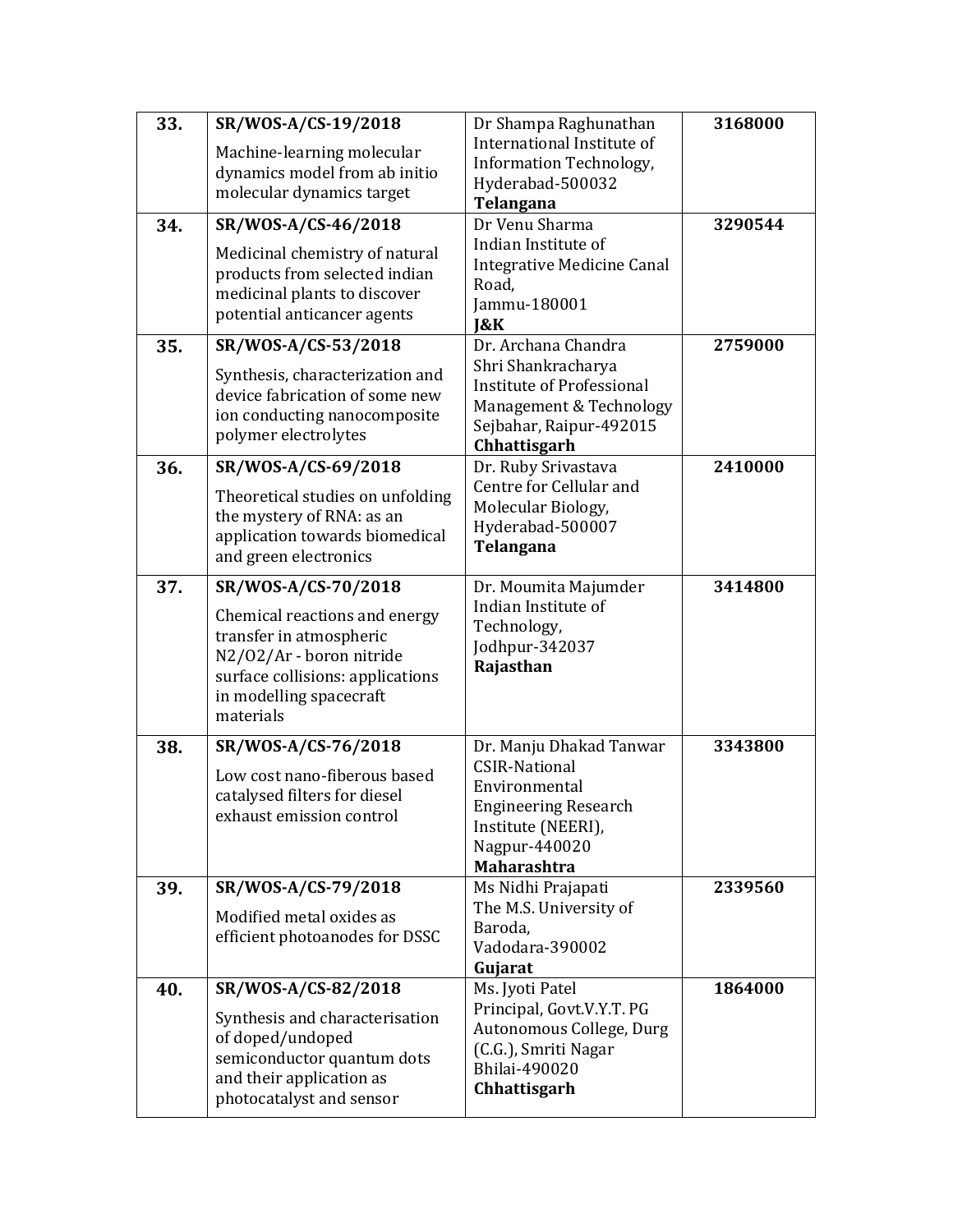| 41. | SR/WOS-A/CS-86/2018                                                                                                                                                                                                                                                          | Dr. Anindita Dewan                                                                                            | 2945000 |
|-----|------------------------------------------------------------------------------------------------------------------------------------------------------------------------------------------------------------------------------------------------------------------------------|---------------------------------------------------------------------------------------------------------------|---------|
|     | Development of catalytic<br>reaction strategies for the<br>synthesis and functionalization<br>of potential bioactive<br>heterocyclic molecules                                                                                                                               | Tezpur University,<br>Tezpur-784028<br><b>Assam</b>                                                           |         |
| 42. | SR/WOS-A/CS-87/2018                                                                                                                                                                                                                                                          | Ms Sanhita Vinod Patil<br>Savitribai Phule Pune                                                               | 2460000 |
|     | Synthesis of Unsymmetrical<br>Ureaderivative Pillar[5]arenes<br>and their Biological Applications                                                                                                                                                                            | University,<br>Pune-411007<br><b>Maharashtra</b>                                                              |         |
| 43. | SR/WOS-A/CS-90/2018                                                                                                                                                                                                                                                          | Dr. Smitha Mohanlal                                                                                           | 2885000 |
|     | Enantioselective Synthesis of<br>Aryl Derivatives of $\beta$ -Alanine/ $\gamma$ -<br>Amino butyric acid through<br>C(sp3)-H Activation (Palladium<br>Catalysis) and Biophysical<br>Studies of their Homo<br>$(\beta/\gamma)$ /Hybrid $(\alpha, \beta/\alpha, \gamma)$ - Pept | National Institute of<br><b>Science Education and</b><br>Research (NISER),<br>Khordha-752050<br><b>Odisha</b> |         |
| 44. | SR/WOS-A/CS-95/2018                                                                                                                                                                                                                                                          | Dr. Suruchi Mahajan                                                                                           | 3106800 |
|     | Synthesis and Physicochemical<br><b>Studies of New Surface Active</b><br>Ionic Liquids (SAILs) and their<br><b>Interactions with Bioactive</b><br>Compounds                                                                                                                  | Indian Institute of<br>Technology Jammu,<br>Kashmir-181221<br>J&K                                             |         |
| 45. | SR/WOS-A/CS-97/2018                                                                                                                                                                                                                                                          | Ms Mariammal Vivekanand                                                                                       | 2013000 |
|     | Pollutant detection and control<br>using N-confused tetraphenyl<br>porphyrin and its metal<br>complexes                                                                                                                                                                      | Institute of Chemical<br>Technology, Mumbai-<br>400019<br><b>Maharashtra</b>                                  |         |
| 46. | SR/WOS-A/CS-101/2018                                                                                                                                                                                                                                                         | Dr. Pratima Tripathi                                                                                          | 3452544 |
|     | Anti-carcinogenic potential and<br>mechanism of ginger<br>phytochemical zerumbone and<br>its synthetic analogues against<br>human breast cancer                                                                                                                              | Central Food Technological<br>Research Institute,<br>Mysore-570020<br><b>Karnataka</b>                        |         |
| 47. | SR/WOS-A/CS-107/2018                                                                                                                                                                                                                                                         | Dr. Ritu Mamgain                                                                                              | 3668200 |
|     | Synthesis of small molecules<br>based on redox active natural<br>products and their evaluation as<br>antimicrobial agents                                                                                                                                                    | Agharkar Research<br>Institute,<br>Pune 411 004<br><b>Maharashtra</b>                                         |         |
| 48. | SR/WOS-A/CS-109/2018                                                                                                                                                                                                                                                         | Dr. Rajalaxmi Maharana                                                                                        | 3336200 |
|     | ALN-SIC lossy ceramic                                                                                                                                                                                                                                                        | Defence Metallurgical<br>Research Laboratory,                                                                 |         |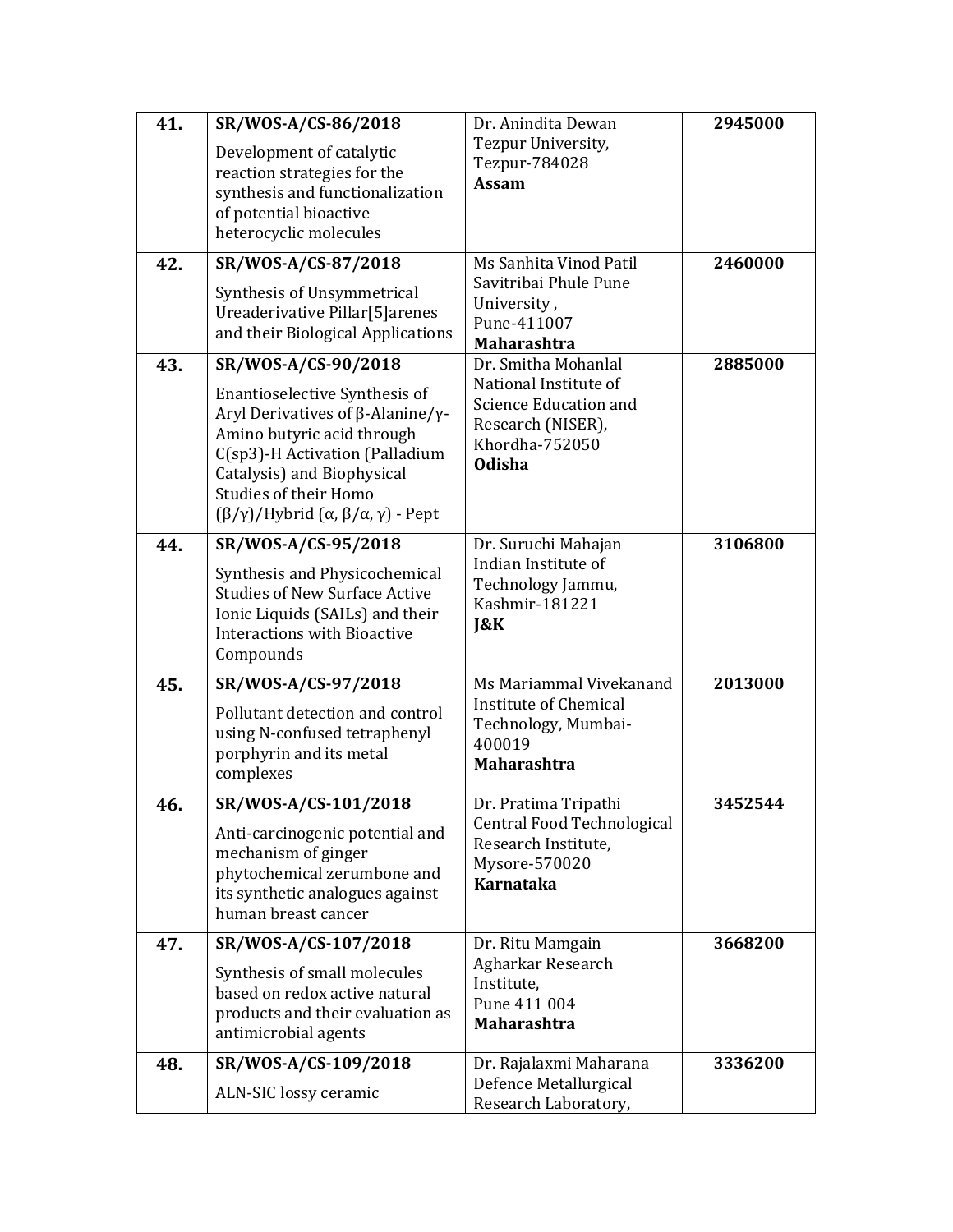|     | composite for the application in<br>high power microwave<br>tube(CCTWT)                                                                                                                                                                 | Hyderabad-500058<br>Telangana                                                                                                 |         |
|-----|-----------------------------------------------------------------------------------------------------------------------------------------------------------------------------------------------------------------------------------------|-------------------------------------------------------------------------------------------------------------------------------|---------|
| 49. | SR/WOS-A/CS-110/2018<br>Catalytic oxidation of VOCs and<br>diesel exhaust on Mn and Co<br>supported Cex-Al2O3-x and Srx-<br>Al2O3-x catalyst                                                                                            | Ms Jyoti Madhukar Waikar<br><b>Institute of Chemical</b><br>Technology<br>Mumbai-400019<br><b>Maharashtra</b>                 | 2427840 |
| 50. | SR/WOS-A/CS-115/2018<br>Ecofriendly synthesis of novel<br>azaphenothiazine(s) and azonia-<br>spiro compounds and study<br>their biological activities and<br>also study the catalytic<br>behaviour of synthesized<br>azaphenothiazines. | Dr Archana Gupta<br>University of Delhi, North<br>Campus<br>Delhi-110007<br><b>Delhi</b>                                      | 3730416 |
| 51. | SR/WOS-A/CS-116/2018<br>Structure-based design and<br>synthesis of cysteine protease<br>Inhibitors as anti-malarial<br>agents                                                                                                           | Dr. Iram Irfan<br>Jamia Millia Islamia,<br>New Delhi-110025<br><b>Delhi</b>                                                   | 3738200 |
| 52. | SR/WOS-A/CS-117/2018<br>Chiral calix-crowns for<br>asymmetric phase transfer<br>catalyst                                                                                                                                                | Dr. Pragati R Sharma<br>Indian institute of<br>Technology,<br>Jodhpur-342037<br>Rajasthan                                     | 3468800 |
| 53. | SR/WOS-A/CS-119/2018<br>Tin and Germanium based<br>nanostructured anode materials<br>for Li ion battery                                                                                                                                 | Ms Anuradha Anil<br>Ambalkar<br>Centre for Materials for<br>Electronics, Panchawati,<br>Pune-411008<br>Maharashtra            | 2867600 |
| 54. | SR/WOS-A/CS-121/2018<br>Syntheses, characterisations and<br>applications of luminescent<br>metal organic frameworks                                                                                                                     | Dr. Arti Chouhan<br>Motilal Nehru National<br>Institute of Technology<br>(MNNIT),<br>Allahabad-211004<br><b>Uttar Pradesh</b> | 2795000 |
| 55. | SR/WOS-A/CS-123/2018<br>Antioxidant cosmetotextiles:<br>durable nano-encapsulated<br>vitamin E finishes on textile<br>fabrics and its controlled release<br>study                                                                       | Dr. Sudhapriya<br>Narayanasamy<br>The South India Textile<br>Research Association,<br>Coimbatore-641014<br><b>Tamil Nadu</b>  | 3332800 |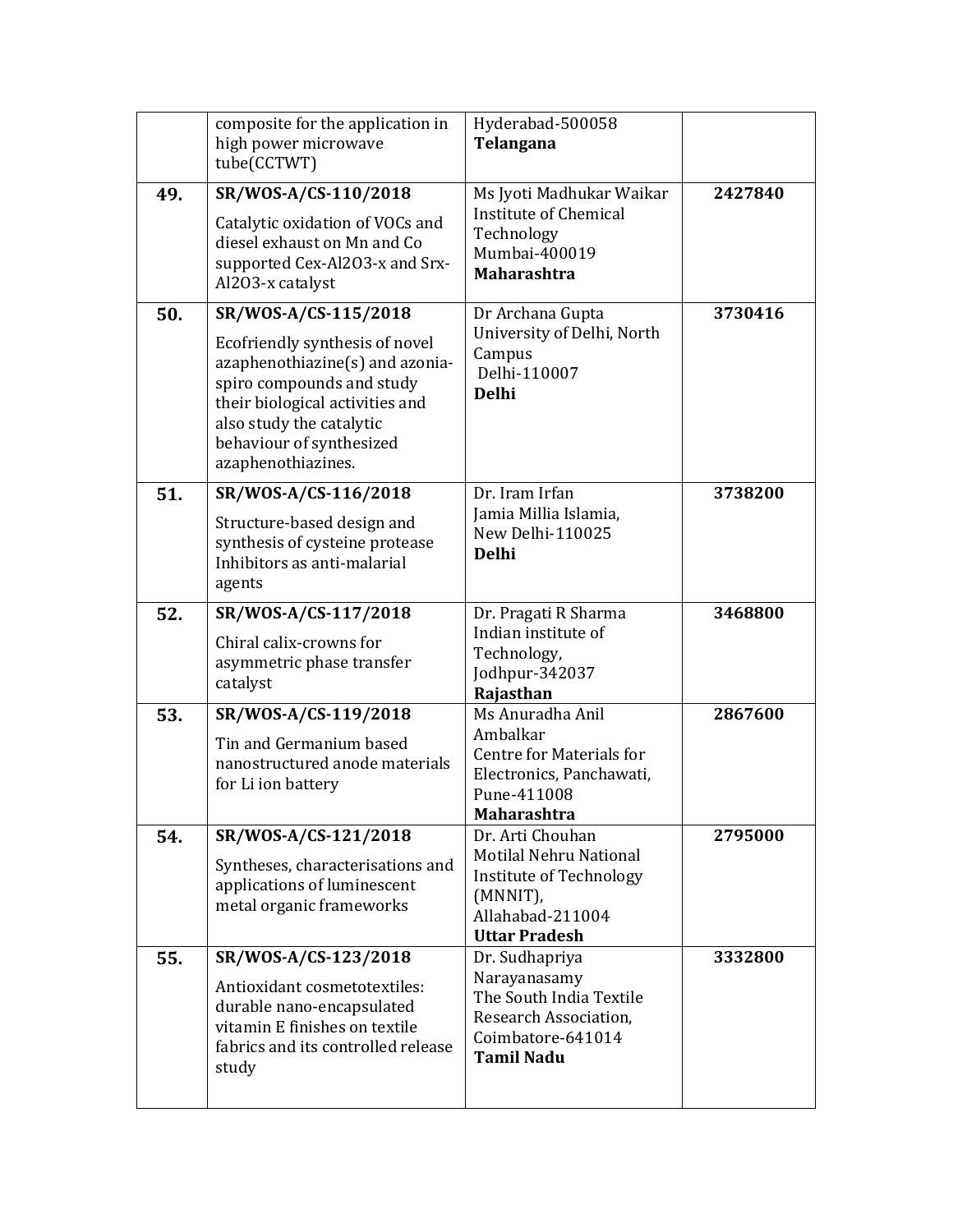| 56. | SR/WOS-A/CS-124/2018                                                                                                                                                   | Dr. Rituparna Das                                                                                                                         | 3705200 |
|-----|------------------------------------------------------------------------------------------------------------------------------------------------------------------------|-------------------------------------------------------------------------------------------------------------------------------------------|---------|
|     | Targeting alzheimer's: selective<br>detection with GM1<br>oligosaccharide decorated<br>porphyrin dendrimers                                                            | Indian Institute of Science<br><b>Education And Research</b><br>(IISER),<br>Kolkata-741246<br><b>West Bengal</b>                          |         |
| 57. | SR/WOS-A/CS-128/2018                                                                                                                                                   | Ms Shomaila Khanam                                                                                                                        | 1666560 |
|     | Development of nano M2+W04<br>$(M2 + C_0,Ni,Cu$ and Zn) for the<br>photocatalytic degradation of<br>organic dyes                                                       | Birla Institute of<br>Technology Mesra,<br>Ranchi-835215<br><b>Iharkhand</b>                                                              |         |
| 58. | SR/WOS-A/CS-132/2018                                                                                                                                                   | Ms Sonali Mehra                                                                                                                           | 2023839 |
|     | Development of stable and<br>luminescent hybrid organic-<br>inorganic nano-composites of<br>Pb-free / Pb-based perovskite<br>quantum dots for LED<br>applications      | National Physical<br>Laboratory,<br>New Delhi-110012<br><b>Delhi</b>                                                                      |         |
| 59. | SR/WOS-A/CS-136/2018                                                                                                                                                   | Ms Bhargavi Gunturu                                                                                                                       | 2313840 |
|     | Bioelectrochemical CO2 fixation<br>by microbial electrosynthesis:<br>process intensification and<br>subsequent production of<br>biofuels                               | Anna University,<br>Chennai-600025<br><b>Tamil Nadu</b>                                                                                   |         |
| 60. | SR/WOS-A/CS-137/2018                                                                                                                                                   | Dr. Suchithra Madhavan                                                                                                                    | 3392800 |
|     | Enantioselective synthesis of 1,<br>3-disubstituted ferrocenes via<br>transition metal catalysed meta-<br>C-H activation                                               | Nair Vasanthakumari<br>Indian Institute of Science<br><b>Education and Research</b><br>Bhopal,<br>Bhopal-462 066<br><b>Madhya Pradesh</b> |         |
| 61. | SR/WOS-A/CS-138/2018                                                                                                                                                   | Ms Ankita Shivaji Jadhav                                                                                                                  | 2922048 |
|     | Effect of biomolecular<br>confinements on the proton and<br>charge transfer dynamics                                                                                   | Savitribai Phule Pune<br>University<br>Pune-411007<br><b>Maharashtra</b>                                                                  |         |
| 62. | SR/WOS-A/CS-140/2018                                                                                                                                                   | Dr. Shipra Yadav                                                                                                                          | 3217755 |
|     | Glycoside decorated platinum<br>functionalized gold<br>nanoparticles: a therapeutic<br>strategy in the pursuit of<br>prospective cancer cell-selective<br>nanomedicine | Indian Institute of<br>Technology Delhi,<br>New Delhi-110016<br><b>Delhi</b>                                                              |         |
| 63. | SR/WOS-A/CS-143/2018                                                                                                                                                   | Ms Pinky Manav Shah                                                                                                                       | 2487280 |
|     | Fabrication of gold nanoparticles                                                                                                                                      | <b>SVKM's Narsee Monee</b><br><b>Institute of Management</b>                                                                              |         |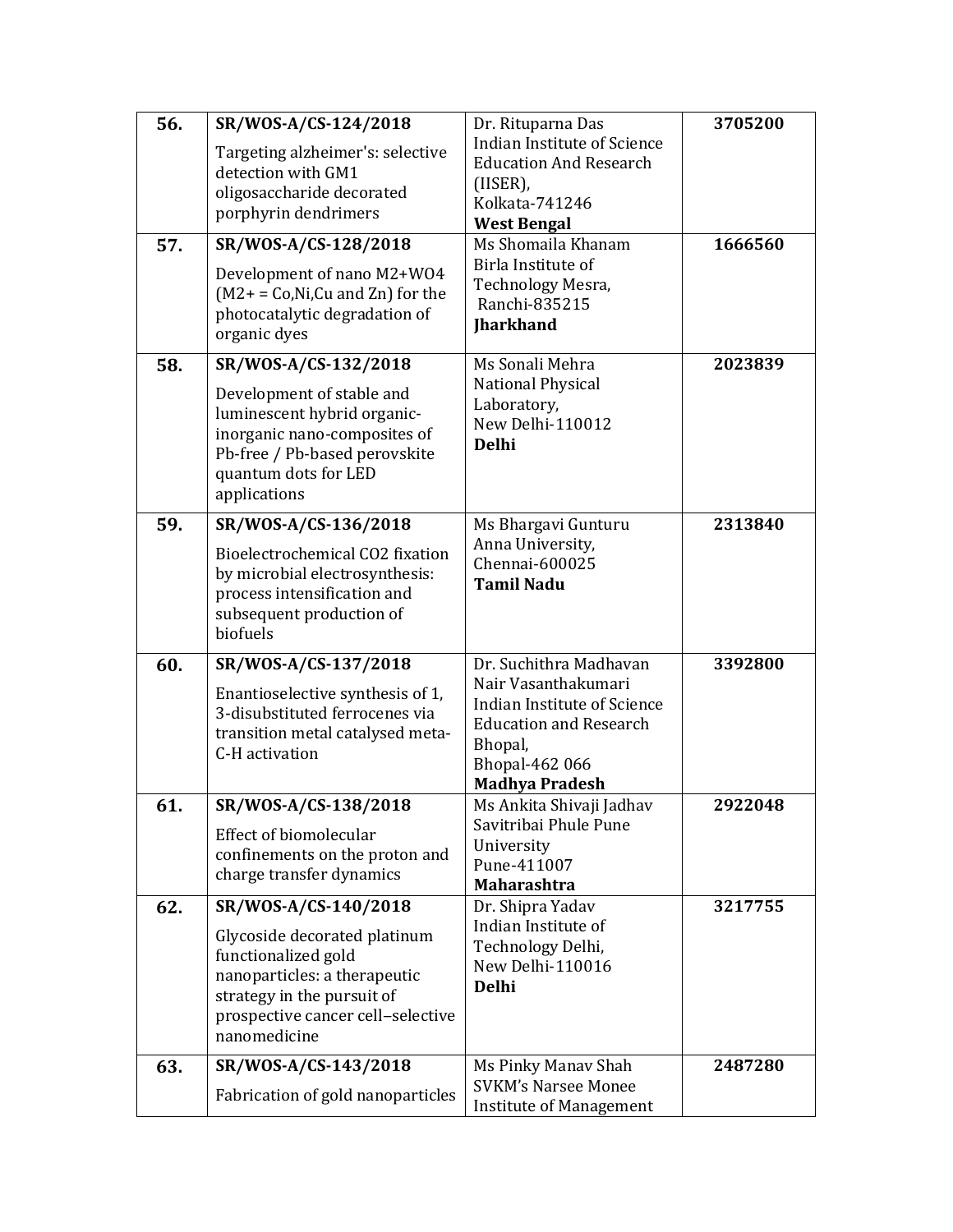|     | embedded drug eluting<br>polyesteramide coating for<br>cardiovascular stents.                                                                                                           | Studies University, Swami<br>Marg Vile Parle (W),<br>Mumbai - 400056<br><b>Maharashtra</b>                                 |         |
|-----|-----------------------------------------------------------------------------------------------------------------------------------------------------------------------------------------|----------------------------------------------------------------------------------------------------------------------------|---------|
| 64. | SR/WOS-A/CS-145/2018<br>Interface development between<br>bioreceptor and graphene for<br>cortisol sensing                                                                               | Ms Parveen<br>Central Scientific<br>Instrument Organasaton,<br>Chandigarh-160030<br>Chandigarh                             | 2013560 |
| 65. | SR/WOS-A/CS-146/2018<br>Development of<br>nanoscintillators for<br>photodynamic therapy and<br>multimodal bio-imaging                                                                   | Dr. Jagriti Gupta<br>Bhabha Atomic Research<br>Centre (BARC), Mumbai-<br>400085<br><b>Maharashtra</b>                      | 3461616 |
| 66. | SR/WOS-A/CS-150/2018<br>Controlled synthesis of<br>nanostructured zirconium<br>oxides from porous frameworks<br>for applications as<br>supercapacitor                                   | Dr. Gargi Mukherjee<br>National Chemical<br>Laboratory, Dr.Homi<br>Bhabha Road,<br>Pune-411 008<br><b>Maharashtra</b>      | 3186930 |
| 67. | SR/WOS-A/CS-153/2018<br>Mn02/Zr02 based<br>electrocatalyst for non-<br>enzymatic sensing of glucose                                                                                     | Ms SG Manjushree<br>Siddaganga Institute of<br>Technology<br>Tumkur-572103<br>Karnataka                                    | 2058280 |
| 68. | SR/WOS-A/CS-49/2019<br>Synthesis of Cost effective<br>environmental friendly<br>Luminescent Materials for Solid-<br>State-Lighting devices                                              | Ms Naina Lohia<br><b>CSIR-National Physical</b><br>Laboratory<br>New Delhi-110012<br><b>Delhi</b>                          | 1741271 |
| 69. | DST/WOS-A/CS-63/2019<br>Chemical/Electrochemical<br><b>Water Oxidation Catalytic</b><br>Activity with Substituted<br>Imidazolin-2-ylidene/<br>Imidazolidin-2-ylidene based<br>complexes | Dr. Amanpreet Kaur<br>Indian Institute of<br>Technology Delhi, New<br>Delhi, Hauz Khas<br>New Delhi-110016<br><b>Delhi</b> | 3353616 |
| 70. | DST/WOS-A/CS-83/2019<br>Elucidation of binding<br>interactions between human<br>proteins and sulfanilamide drugs<br>through biophysical techniques.                                     | Ms A Mayani A Mayani<br>National Institute of<br>Technology Nagaland,<br>Chumukedima-797103<br><b>Nagaland</b>             | 1858280 |
| 71. | DST/WOS-A/CS-87/2019<br>Analytical modelling of DNA                                                                                                                                     | Dr. M Vanitha Marimuthu<br>Indian Institute of Science                                                                     | 2714999 |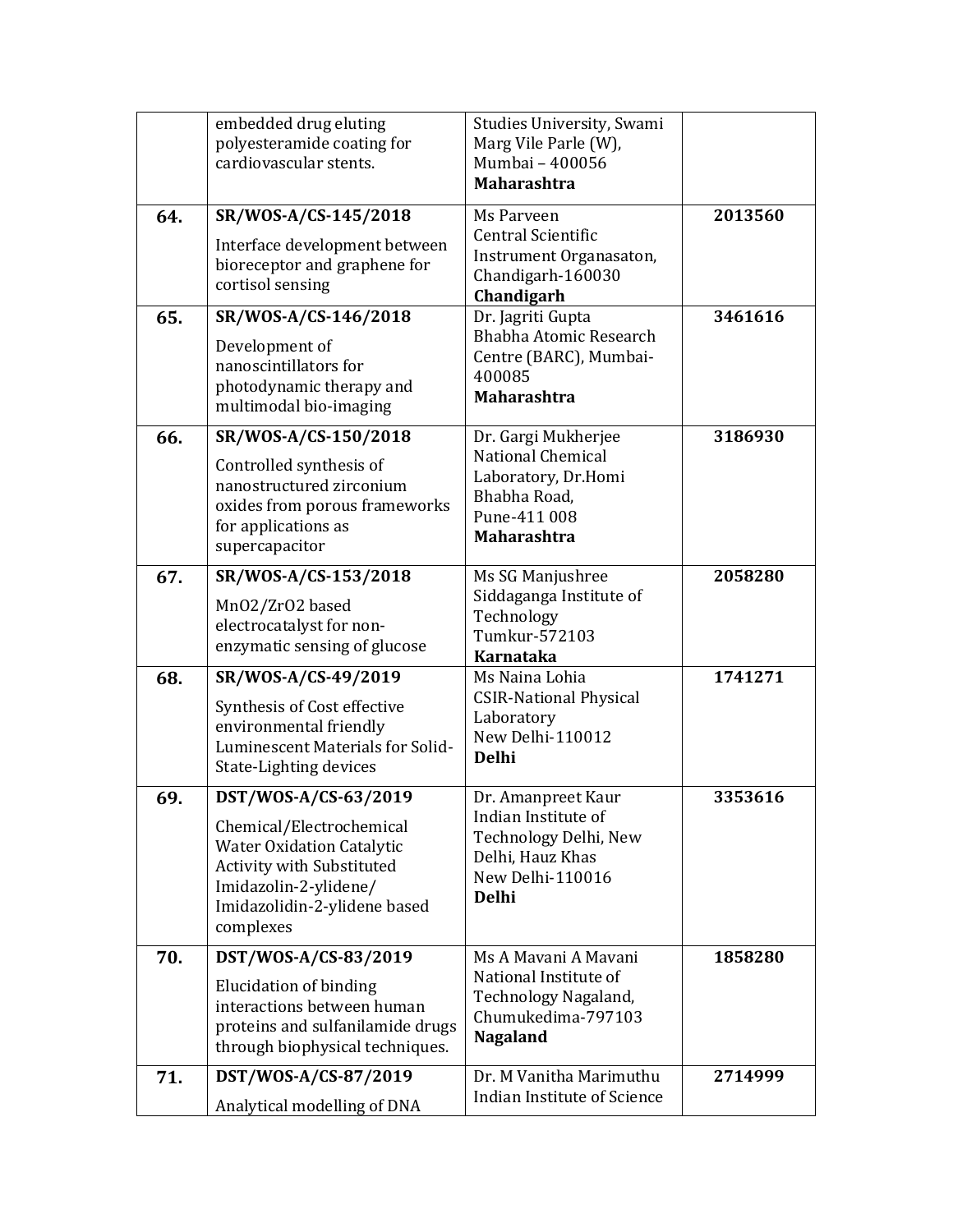|     | drug intercalative binding                                                                                                                                          | <b>Education and Research</b>                                                                        |         |
|-----|---------------------------------------------------------------------------------------------------------------------------------------------------------------------|------------------------------------------------------------------------------------------------------|---------|
|     | mechanism                                                                                                                                                           | Pune, Pashan,                                                                                        |         |
|     |                                                                                                                                                                     | Pune-411008                                                                                          |         |
|     |                                                                                                                                                                     | <b>Maharashtra</b>                                                                                   |         |
|     |                                                                                                                                                                     | <b>LIFE SCIENCES</b>                                                                                 |         |
| 72. | SR/WOS-A/LS-192/2017                                                                                                                                                | Dr. Kusum Ramachandran                                                                               | 3280000 |
|     | Molecular insights on regulation<br>of mesenchymal stem cell<br>differentiation by mta1 and<br>butyrate to enhance tissue<br>neovascularization and<br>osteogenesis | University of Mysore,<br>Mysore-570006<br><b>Karnataka</b>                                           |         |
| 73. | SR/WOS-A/LS-252/2017                                                                                                                                                | Dr. Akanksha Srivastava                                                                              | 2830000 |
|     | Arsenite oxidation by soil fungi:<br>A detoxification mechanism for<br>arsenic mycoremediation                                                                      | <b>CSIR-National Botanical</b><br>Research Institute,<br>Lucknow-226001<br><b>Uttar Pradesh</b>      |         |
| 74. | SR/WOS-A/LS-454/2017                                                                                                                                                | Ms. Jiss Maria Louis                                                                                 | 2068000 |
|     | TNF alpha mediated alternative<br>splicing in type 2 diabetes; a<br>genome wide approach                                                                            | Birla Institute of<br>Technology & Science,<br>Pilani, K.K. Birla Goa<br>Campus,<br>Vasco-403726 Goa |         |
| 75. | SR/WOS-A/LS-438/2017                                                                                                                                                | Dr. Deepti Harinder                                                                                  | 2790000 |
|     | Metabolic engineering for<br>generation of a robust E. coli<br>strain for fatty acid synthesis by<br>employing a bi-directional<br>approach                         | Indian Institute of<br>Technology Bombay,<br>Powai,<br>Mumbai-400076<br>Maharashtra                  |         |
| 76. | SR/WOS-A/LS-453/2017                                                                                                                                                | Ms Ruchita Nishant Shelat                                                                            | 2155000 |
|     | In vivo imaging and tracking of<br>magnetic nanoparticles labeled<br>stem cells using dual modalities                                                               | SVKM's NMIMS University,<br>Vile Parle<br>Mumbai -400056<br><b>Maharashtra</b>                       |         |
| 77. | SR/WOS-A/LS-463/2017                                                                                                                                                | Dr. Papri Nag                                                                                        | 2936000 |
|     | Exploring biological nitrogen<br>fixation system in rice                                                                                                            | Bose Institute,<br>Kolkata<br><b>West Bengal</b>                                                     |         |
| 78. | SR/WOS-A/LS-37/2018                                                                                                                                                 | Dr. Bhuvaneshwari Singh                                                                              | 2666000 |
|     | Microbial (Actinomycetes and<br>Mycorrhizal fungi) phosphorus<br>solubilization in chickpea as a<br>potential biosource for<br>sustainable agriculture              | Banaras Hindu University,<br>Varanasi-221005<br><b>Uttar Pradesh</b>                                 |         |
| 79. | SR/WOS-A/LS-53/2018                                                                                                                                                 | Dr Shehnaz Sultana<br>Institute of Genetics and                                                      | 3683200 |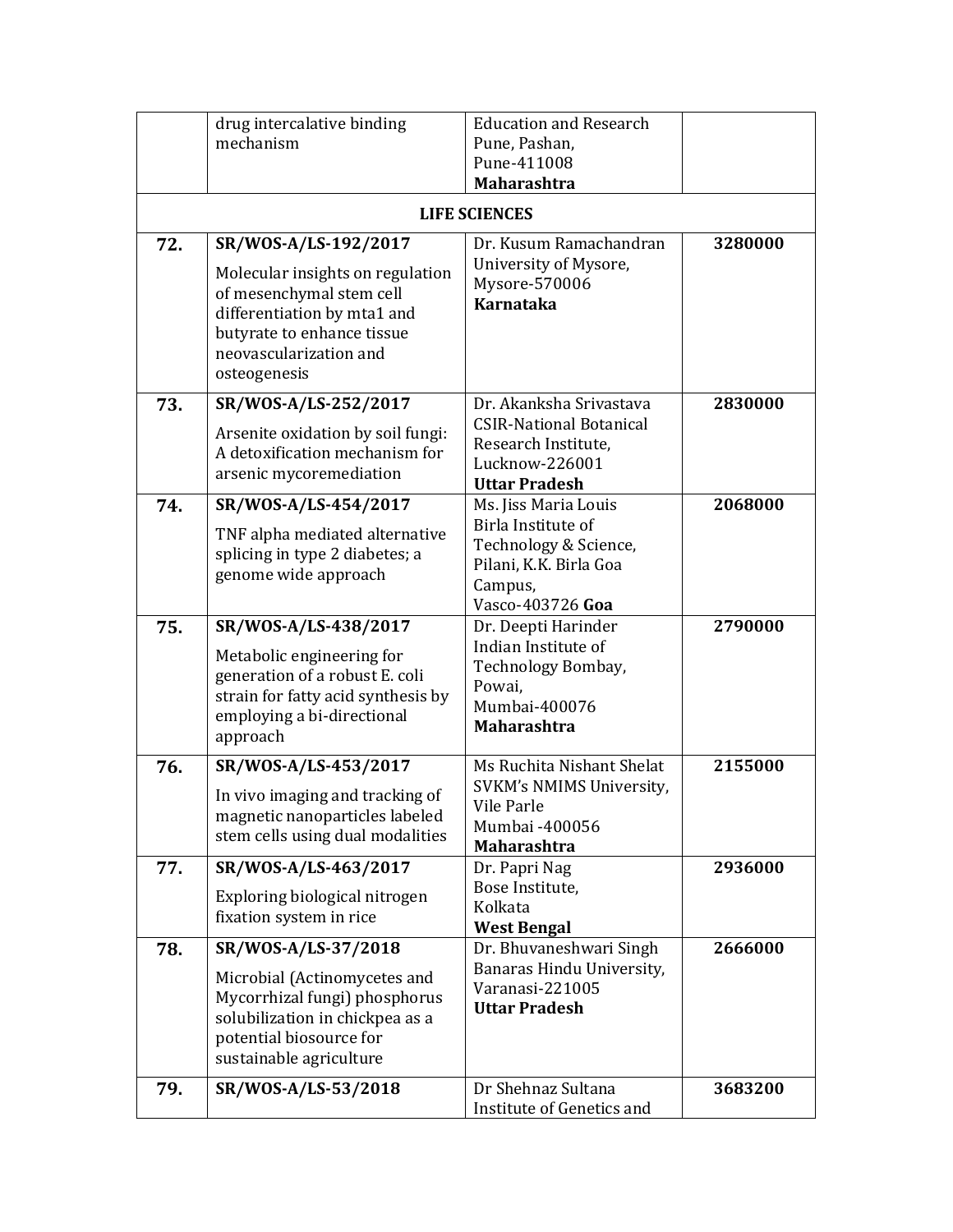|     | A study on qualitative and<br>quantitative role of angiogenic<br>genes in couples with recurrent<br>miscarriages                                                                                                                                       | <b>Hospital for Genetic</b><br>Diseases, Osmania<br>University,<br>Hyderabad-500016<br>Telangana                                       |         |
|-----|--------------------------------------------------------------------------------------------------------------------------------------------------------------------------------------------------------------------------------------------------------|----------------------------------------------------------------------------------------------------------------------------------------|---------|
| 80. | SR/WOS-A/LS-73/2018<br>Bioprospecting polygonatum<br>verticillatum (L.) All. through<br>advanced tissue culture<br>techniques.                                                                                                                         | Ms Jasfeeda Qadir<br>University of Kashmir,<br>Hazratbal,<br>Srinagar-190006<br>J&K                                                    | 2190340 |
| 81. | SR/WOS-A/LS-77/2018<br>Validation of traditional<br>medicinal knowledge for anti-<br>sickling potential of some<br>medicinal plants of amarkantak<br>region                                                                                            | Ms Shringika Mishra<br>Indira Gandhi National<br>Tribal University,<br>Amarkantak-484887<br><b>Madhya Pradesh</b>                      | 1785000 |
| 82. | SR/WOS-A/LS-78/2018<br>Molecular interaction of<br>cryptocaryon irritans with<br>mucosal, humoral and cellular<br>components of selected marine<br>cultured/aquarium teleost fishes<br>of kerala                                                       | Dr. T. A. Josepriya<br>Central University of<br>Kerala,<br>Kasaragod-671314<br><b>Kerala</b>                                           | 3189000 |
| 83. | SR/WOS-A/LS-84/2018<br>Identification of novel salt<br>responsive miRNAs to explore<br>miRNA - mediated regulatory<br>pathway for salt stress response<br>in mungbean.                                                                                 | Dr. Bibha Rani<br>Dr. Rajendra Prasad<br>Central Agricultural<br>University, Pusa,<br>Samatipur-848125<br><b>Bihar</b>                 | 3093000 |
| 84. | SR/WOS-A/LS-127/2018<br>Phylogenetic and functional<br>characterization of pesticide/<br>herbicide tolerant tea<br>rhizobacteria of tea estates<br>prevalent in assam for<br>development of bio-formulation<br>towards growth and disease<br>suppressi | Ms Rictika Das<br><b>Institute of Advanced</b><br>Study in Science and<br>Technology,<br>Guwahati-781035<br><b>Assam</b>               | 2136000 |
| 85. | SR/WOS-A/LS-129/2018<br>Identification of exosomes<br>derived biomarkers for early<br>diagnosis of paediatric<br>tuberculosis                                                                                                                          | Dr. Rajbala Yadav<br>National JALMA Institute<br>for Leprosy & Other<br>Mycobacterial Diseases,<br>Agra-282004<br><b>Uttar Pradesh</b> | 3185000 |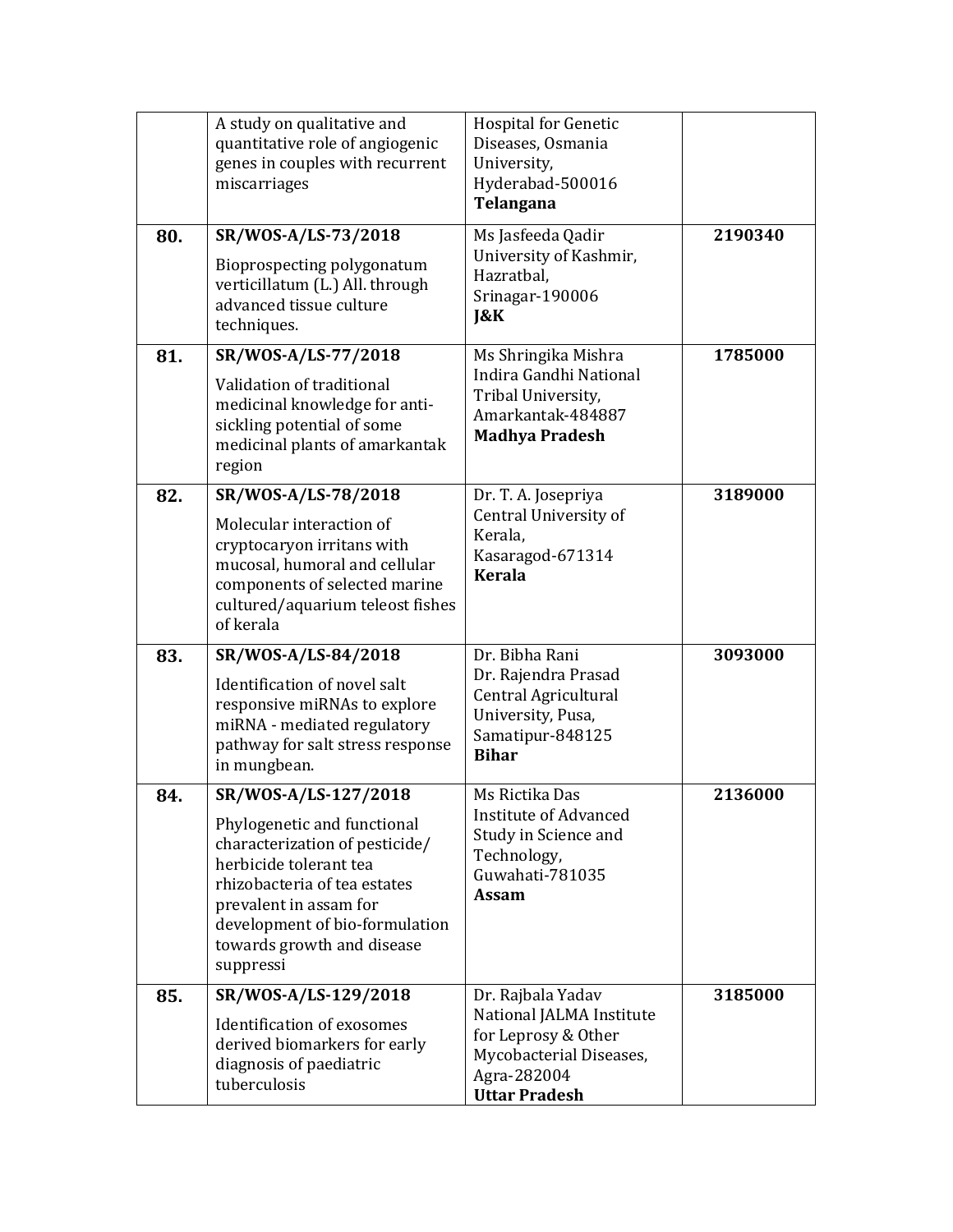| 86. | SR/WOS-A/LS-186/2018                                                                                                                                         | Dr. Satarupa Dey                                                                                              | 3207000 |
|-----|--------------------------------------------------------------------------------------------------------------------------------------------------------------|---------------------------------------------------------------------------------------------------------------|---------|
|     | Role of plant species in shaping<br>rhizospheric microbial<br>communities in core areas of<br>Sundarbans and analysis of their<br>biotechnological potential | <b>Indian Statistical Institute</b><br>203, B.T. Road, Kolkata-<br>100108,<br><b>West Bengal</b>              |         |
| 87. | SR/WOS-A/LS-192/2018                                                                                                                                         | Dr. Lakshmi Sowjanya<br>Bammidi                                                                               | 3239000 |
|     | Investigating sexually dimorphic<br>function of the X-inactivation<br>escape gene Smcx/Kdm5c                                                                 | Indian Institute of Science,<br>Bangalore-560012<br><b>Karnataka</b>                                          |         |
| 88. | SR/WOS-A/LS-194/2018                                                                                                                                         | Ms Ritika Jain                                                                                                | 2118000 |
|     | Bacterial mediated drought<br>tolerance: understanding the<br>physiological, biochemical and<br>molecular mechanism in<br>cyamopsis (cluster bean)           | <b>Gujarat University</b><br>Ahmedabad,<br>Ahmedabad-380009<br>Gujarat                                        |         |
| 89. | SR/WOS-A/LS-195/2018                                                                                                                                         | Ms Trupti Dubey                                                                                               | 2480000 |
|     | Pharmacological evaluation of<br>optimized herbal formulation in<br>a validated model of rheumatoid<br>arthritis with cardiovascular<br>complications.       | The Maharaja Sayajirao,<br>University of Baroda,<br>Vadodara-390001<br>Gujarat                                |         |
| 90. | SR/WOS-A/LS-196/2018                                                                                                                                         | Dr. Sangeeta Huidrom                                                                                          | 2755000 |
|     | Evaluation of probiotic bacillus<br>isolated from fermented<br>soybean for anti-osteoporotic<br>attributes against<br>postmenopausal osteoporosis            | Shri Guru Ram Rai<br>Institute of Medical &<br><b>Health Sciences</b><br>Dehradun-24800<br><b>Uttarakhand</b> |         |
| 91. | SR/WOS-A/LS-219/2018                                                                                                                                         | Dr. Deepali Shukla                                                                                            | 2980000 |
|     | Development of endophytic<br>bacterial formulation for fungal<br>disease management of gladiolus                                                             | <b>CSIR-National Botanical</b><br>Research Institute,<br>Lucknow-226001<br><b>Uttar Pradesh</b>               |         |
| 92. | SR/WOS-A/LS-232/2018                                                                                                                                         | Ms Mir Riasa Zaffar                                                                                           | 2180000 |
|     | Bioremediation of eutrophicated<br>waters of Dal lake using Biofilms                                                                                         | University of Kashmir,<br>Srinagar-190006<br>$\&K$                                                            |         |
| 93. | SR/WOS-A/LS-242/2018                                                                                                                                         | Ms Ranita Pal                                                                                                 | 2192000 |
|     | MicroRNAs as prognostic<br>biomarkers of chemoresistance<br>and chemosensitivity in ovarian<br>cancer patients undergoing<br>combinational therapy           | Chittaranjan National<br>Cancer Institute,<br>Kolkata-700026<br><b>West Bengal</b>                            |         |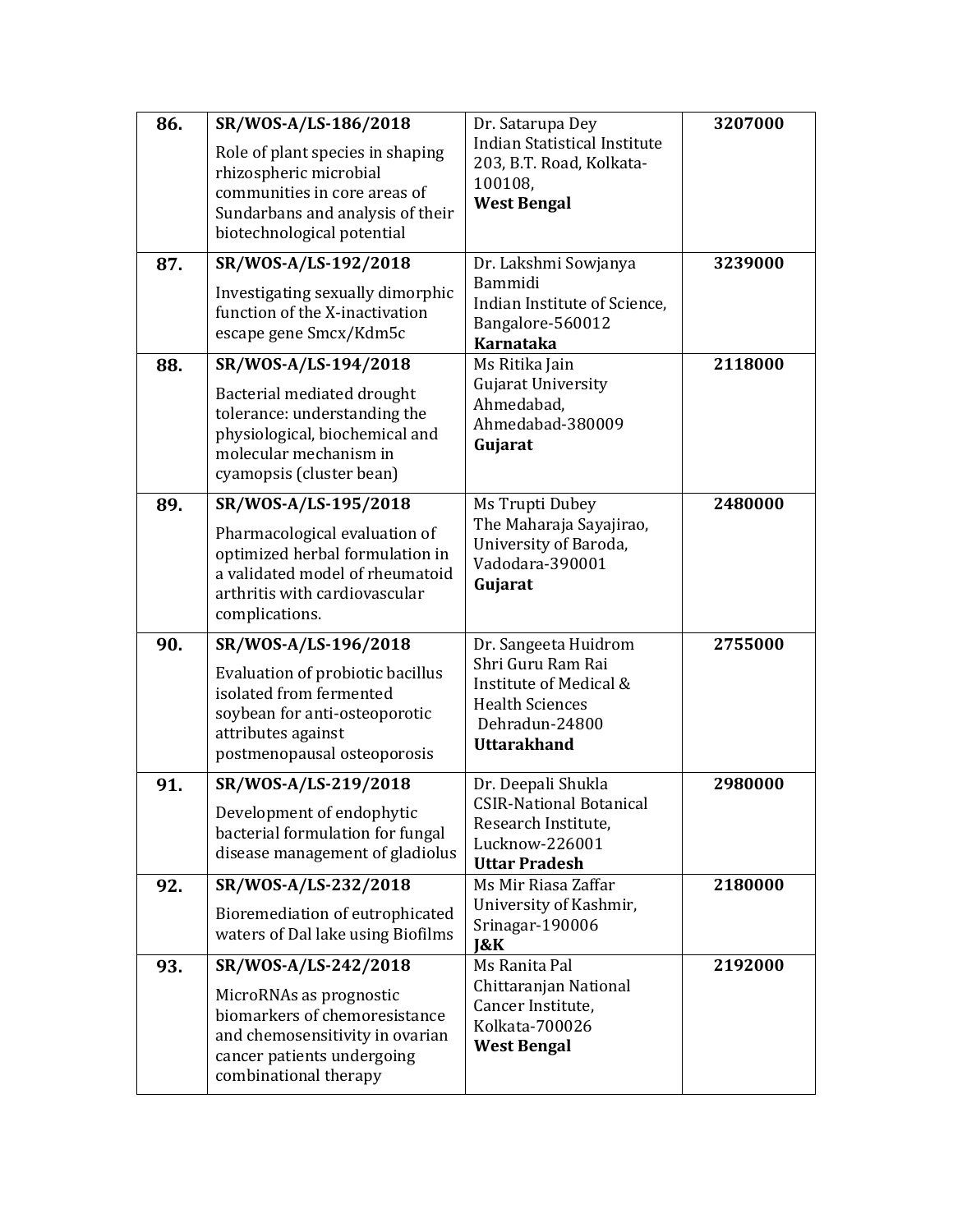| 94.<br>95. | SR/WOS-A/LS-253/2018<br>Unraveling the mechanism of<br>AGE-R1 regulation and<br>therapeutically targeting AGE-<br>R1 to modulate pro-<br>inflammatory dietary factors<br>(AGEs) in age-related disease<br>SR/WOS-A/LS-262/2018<br>Identification and<br>characterization of baculovirus<br>encoded miRNAs and evaluating<br>their expression in plant to<br>control predation by | Dr. M.S. Shobha<br>Central Food Technological<br>Research Institute,<br>Mysore-570020<br><b>Karnataka</b><br>Dr. Aditi Agrawal<br><b>ICAR-National Bureau of</b><br>Agricultural Insect<br>Resources,<br>Bangalore-560024<br><b>Karnataka</b> | 3412800<br>2874000 |
|------------|----------------------------------------------------------------------------------------------------------------------------------------------------------------------------------------------------------------------------------------------------------------------------------------------------------------------------------------------------------------------------------|-----------------------------------------------------------------------------------------------------------------------------------------------------------------------------------------------------------------------------------------------|--------------------|
| 96.        | Helicoverpa armigera<br>SR/WOS-A/LS-278/2018                                                                                                                                                                                                                                                                                                                                     | Ms V.K. Soonu                                                                                                                                                                                                                                 | 2150000            |
|            | Study the chemosensitizing<br>effect of metformin / lovastatin<br>in obesity associated aggressive<br>breast cancer cells                                                                                                                                                                                                                                                        | Kannur University,<br>Thalassery,<br>Kannur-670661<br><b>Kerala</b>                                                                                                                                                                           |                    |
| 97.        | SR/WOS-A/LS-309/2018                                                                                                                                                                                                                                                                                                                                                             | Dr. Geetika Suyal                                                                                                                                                                                                                             | 3111000            |
|            | Investigating the miR-335-<br>mRNA regulatory network in<br>esophageal cancer by next-<br>generation sequencing<br>expression profiles                                                                                                                                                                                                                                           | Guru Govind Singh<br>Indraprastha University,<br>Sector 16-C, Dwarka<br>New Delhi-110075<br><b>Delhi</b>                                                                                                                                      |                    |
| 98.        | SR/WOS-A/LS-319/2018                                                                                                                                                                                                                                                                                                                                                             | Dr Charu Thapliyal<br>Jawaharlal Nehru                                                                                                                                                                                                        | 3210000            |
|            | Investigating the effect of<br>osmolytes on the self-association<br>and substrate interaction of acid<br>stress chaperones responsible<br>for the survival of<br>Enterohaemorrhagic E. coli in<br>mammalian stomach                                                                                                                                                              | University,<br>New Delhi-10067<br><b>Delhi</b>                                                                                                                                                                                                |                    |
| 99.        | SR/WOS-ALS-327/2018                                                                                                                                                                                                                                                                                                                                                              | Dr Harshini Chakravarthy<br>Indian Institute of Science                                                                                                                                                                                       | 2934000            |
|            | Molecular mechanisms<br>mediating diabetic retinal<br>neurodegeneration: role of cell<br>adhesion molecules                                                                                                                                                                                                                                                                      | <b>Education and Research,</b><br>Tirupati-517507<br><b>Andhra Pradesh</b>                                                                                                                                                                    |                    |
| 100.       | SR/WOS-A/LS-328/2018<br>Role of probiotic and EPC in high<br>fat diet alcoholic induced liver<br>disease                                                                                                                                                                                                                                                                         | Dr. Nidhi Chaudhary<br>National Institute of<br>Immunology,<br>New Delhi-110067<br><b>Delhi</b>                                                                                                                                               | 3638200            |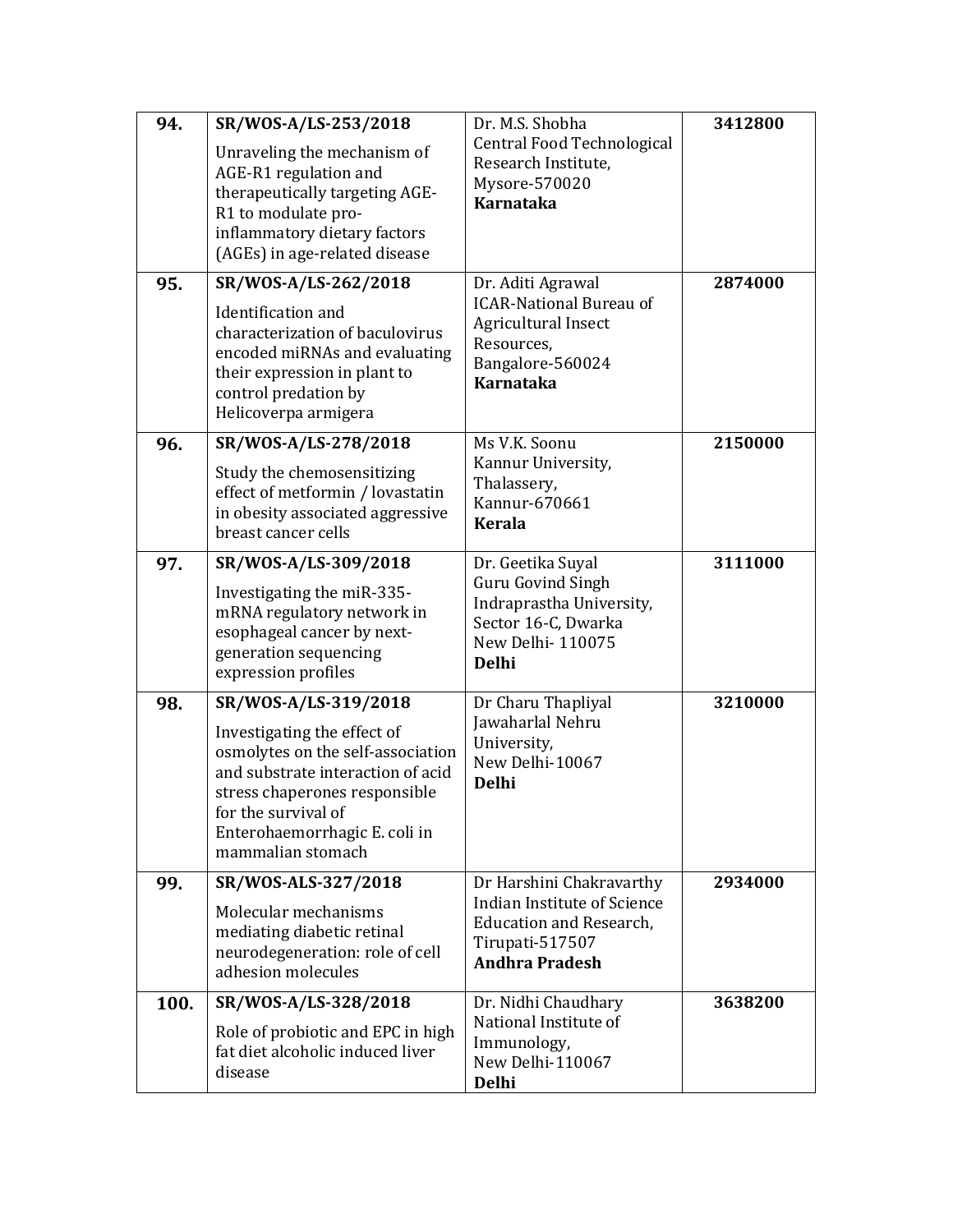| 101. | SR/WOS-A/LS-337/2018<br>Impact of plant growth-<br>promoting rhizobacteria (PGPR)<br>and their nano-formulations on<br>the growth-promoting and<br>biocontrol traits in chickpea,<br>Cicer arietinum L.            | Dr. Pratyusha Sambangi<br><b>International Crops</b><br>Research Institute for the<br>Semi-Arid Tropics<br>(ICRISAT), Patancheru,<br>Hyderabad-502324<br>Telangana | 2964000 |
|------|--------------------------------------------------------------------------------------------------------------------------------------------------------------------------------------------------------------------|--------------------------------------------------------------------------------------------------------------------------------------------------------------------|---------|
| 102. | SR/WOS-A/LS-373/2018<br>Identification of gene(s)<br>governing resistance to<br>Alternaria blight with functional<br>validation and their physical<br>position through in situ<br>hybridization in Brassica juncea | Dr. Preetesh Kumari<br><b>ICAR-Indian Agricultural</b><br>Research Institute (IARI),<br>Pusa Campus<br>New Delhi-110012<br><b>Delhi</b>                            | 3215000 |
| 103. | SR/WOS-A/LS-333/2018<br>Functional genomics of ANK3<br>implicated in celiac disease                                                                                                                                | Ms. Nidhi Sharma<br>Central University of<br>Punjab, Mansa Road,<br>Bathinda-151001<br>Punjab                                                                      | 2513000 |
| 104. | SR/WOS-A/LS-351/2018<br>A multi-gene sequence-based<br>phylogenetic study and DNA<br>barcoding of hygrocybe and<br>allied genera (gilled-<br>mushrooms) of Kerala                                                  | Ms Venkata Raja Naga Sri<br>Divya Kuravi<br>Indian Institute of<br>Chemical Technology,<br>Hyderabad-500007<br>Telangana                                           | 1930000 |
| 105. | SR/WOS-A/LS-353/2018<br>Genetical and functional analysis<br>for phosphorous and zinc<br>efficiency of mycobiome<br>associated with rhizosphere of<br>oil palm in India                                            | Dr. Suneetha<br>Veeramachaneni<br><b>ICAR-Indian Institute of Oil</b><br>Palm Research,<br>Pedavegi-534450<br><b>Andhra Pradesh</b>                                | 2590000 |
| 106. | SR/WOS-A/LS-361/2018<br>Deciphering the roles of<br>mycobacterium tuberculosis<br>proteases in host-pathogen<br>interaction: implications for<br>novel drug discovery and<br>vaccine development                   | Ms. Tanu Garg<br><b>Central Drug Research</b><br>Institute,<br>Lucknow-226031<br><b>Uttar Pradesh</b>                                                              | 2337000 |
| 107. | SR/WOS-A/LS-363/2018<br>Anti-fibrillation activity of<br>human Protein-L-isoaspartyl-<br>methyl transferase (PIMT) and<br>its modulation in presence of                                                            | Dr. Tanaya Chatterjee<br>Bose Institute, P1/12, CIT<br>Scheme VII-M,<br>Kolkata-700054<br><b>West Bengal</b>                                                       | 3385200 |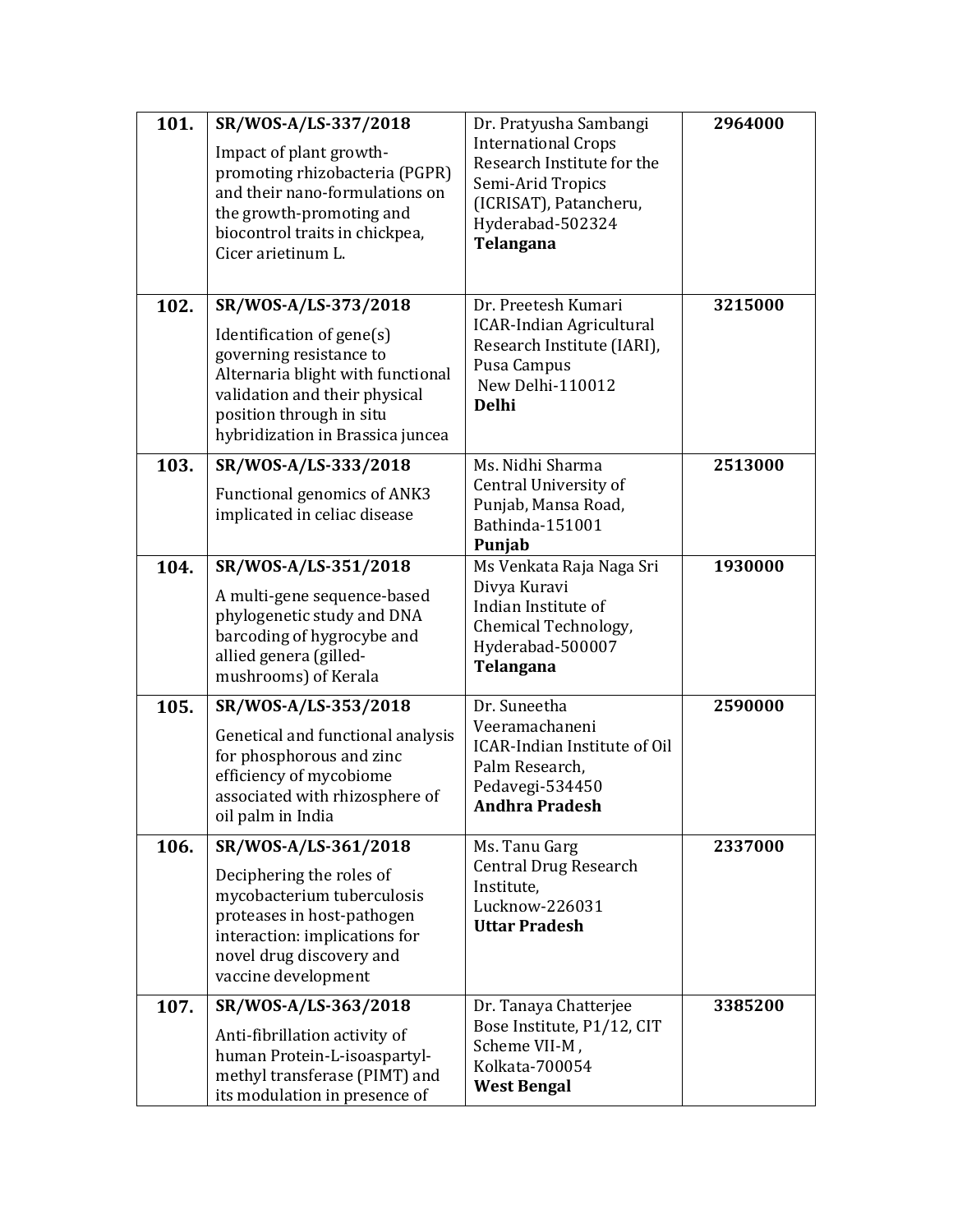|      | nanoparticles                                                                                                                                                                                                             |                                                                                                                            |         |
|------|---------------------------------------------------------------------------------------------------------------------------------------------------------------------------------------------------------------------------|----------------------------------------------------------------------------------------------------------------------------|---------|
| 108. | SR/WOS-A/LS-369/2018<br>Understanding the basis of effect<br>of carbon nanoparticle for<br>abiotic stress tolerance in rice                                                                                               | Dr. Madhusmita Panigrahy<br>Sikha'O' Anusandhan<br>University,<br>Bhubaneswar-751030<br><b>Odisha</b>                      | 3571800 |
| 109. | SR/WOS-A/LS-390/2018<br>Rapid multi-gene search for<br>deafness causing mutations<br>among assortative mating<br>hearing impaired families from<br>India                                                                  | Ms Mathuravalli K<br>University of Madras,<br>Chennai-600113<br><b>Tamil Nadu</b>                                          | 2488840 |
| 110. | SR/WOS-A/LS-370/2018<br>Exploitation of mycoparasite<br>mediated resistance in the<br>management of rust disease in<br>Groundnut                                                                                          | Dr. Durga Devi D<br>Tamil Nadu Agricultural<br>University,<br>Coimbatore-641003<br><b>Tamil Nadu</b>                       | 2903800 |
| 111. | SR/WOS-A/LS-388/2018<br>Dissecting the role of PIWI-like<br>proteins in Ephrin receptor<br>endocytosis and trafficking in<br>neuronal cells                                                                               | Ms Rupa Ashoke Roy<br>Pondicherry University,<br>Pondicherry-605014<br>Pondicherry                                         | 2233000 |
| 112. | SR/WOS-A/LS-375/2018<br>Exploring the role of alpha-<br>synuclein in dopaminergic<br>neuron dysfunction - targeting<br>phosphorylation as therapeutics<br>in PD                                                           | Dr. Alka Kaushal<br>National Institute of<br>Mental Health and Neuro<br>Sciences,<br>Bangalore-560 029<br><b>Karnataka</b> | 3633200 |
| 113. | SR/WOS-A/LS-376/2018<br>Genomic and biochemical<br>correlation of "Prakriti"<br>stratified patients diagnosed<br>with coronary artery disease<br>(CAD): An integrative approach<br>towards personalized CAD<br>management | Dr. Pamila Dua<br>All India Institute of<br><b>Medical Sciences</b><br>New Delhi-110029<br><b>Delhi</b>                    | 3121000 |
| 114. | SR/WOS-A/LS-377/2018<br>Seed priming with Allium<br>sativum leaf agglutinin(ASAL)<br>for increasing Bacillus subtilis<br>rhizospheric colonization and<br>enhancing resistance against<br>Rhizoctonia solani, the sheath  | Dr. Akansha Jain<br>Bose Institute, Centenary<br>Building, CIT Scheme,<br>VIIM,<br>Kolkata-700054<br><b>West Bengal</b>    | 3210000 |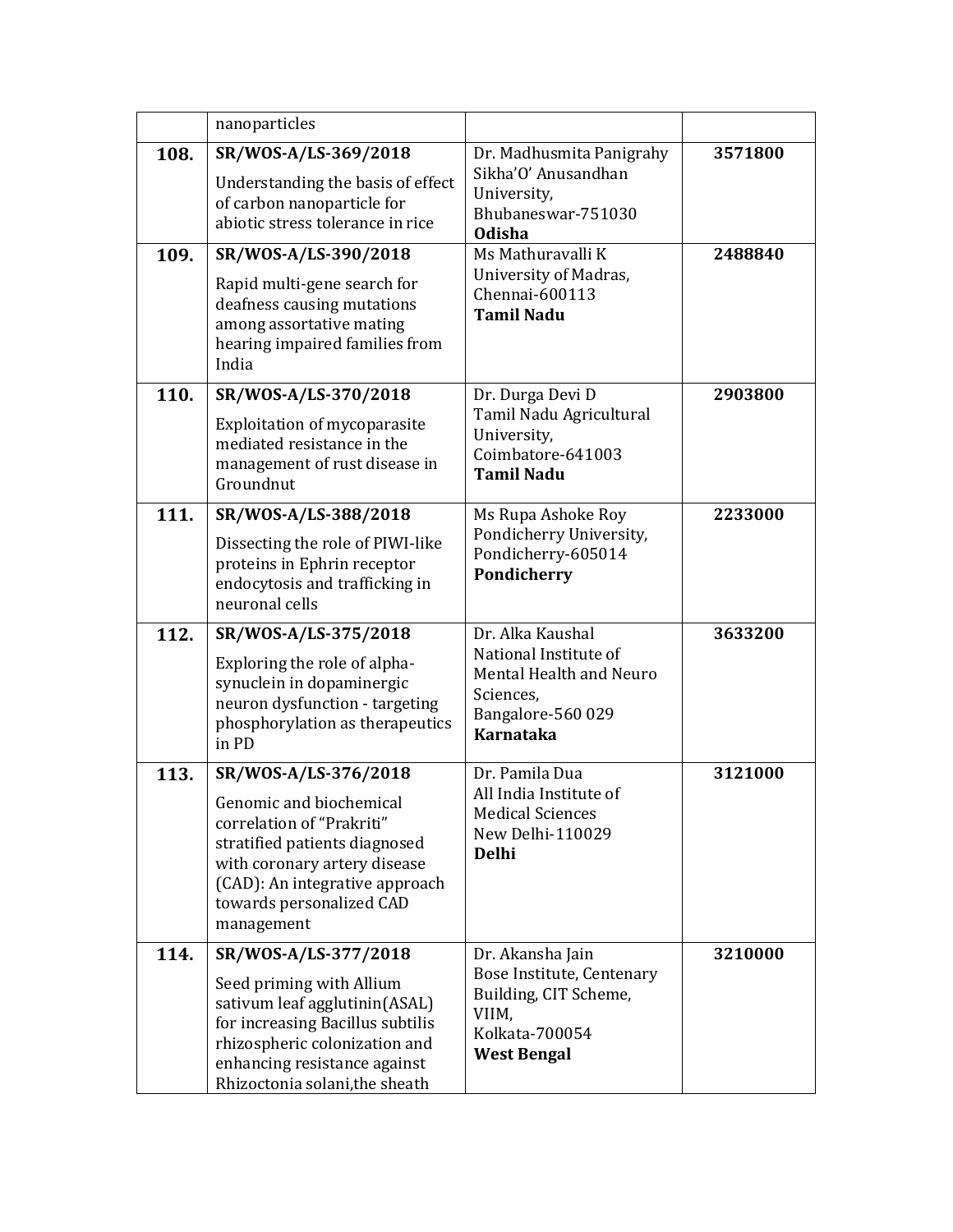|      | blight pathogen of rice                                                                                                                                                                                                           |                                                                                                                                 |         |
|------|-----------------------------------------------------------------------------------------------------------------------------------------------------------------------------------------------------------------------------------|---------------------------------------------------------------------------------------------------------------------------------|---------|
| 115. | SR/WOS-A/LS-382/2018<br>Identification of parasites of<br>family Diplostomatidae<br>(Trematoda: Platyhelminthes)<br>from some economically<br>important freshwater food fishes<br>using morphological and<br>molecular approaches | Dr. Anshu Chaudhary<br>Chaudhary Charan Singh<br>University,<br>Meerut-250004<br><b>Uttar Pradesh</b>                           | 2984000 |
| 116. | SR/WOS-A/LS-383/2018<br>Therapeutic efficacy of topical<br>formulation of photosystem i<br>(PSI) delivered through novel<br>targeted nanoliposomes against<br>cutaneous leishmaniasis and<br><b>PKDL</b>                          | Dr. Amrita Pal<br>Indian Institute of<br>Chemical Biology, 4, Raja<br>S.C. Mullick Road<br>Kolkata-700032<br><b>West Bengal</b> | 3055000 |
| 117. | SR/WOS-A/LS-394/2018<br>Clinical, biochemical and<br>molecular characterization of<br>BTD gene and development of<br>point of care test for screening<br>biotinidase deficiency in Indian<br>children                             | Ms Gunjan Didwal<br>PGIMER, Sector-12<br>Chandigarh-160012<br>Chandigarh                                                        | 2115000 |
| 118. | SR/WOS-A/LS-400/2018<br>Role of biocides in triggering<br>antibiotic cross resistance                                                                                                                                             | Dr. Shibani Salil Sukhi<br>Savitribai Phule Pune<br>University, Pune-411007<br><b>Maharashtra</b>                               | 3686200 |
| 119. | SR/WOS-A/LS-404/2018<br>Inferring regulatory role of<br>LncRNA associated with<br>prostate Cancer subjects                                                                                                                        | Ms. Nidhi Shukla<br>Birla Institute of Scientific<br>Research, Statue Circle,<br>Jaipur-302001<br>Rajasthan                     | 2775400 |
| 120. | SR/WOS-A/LS-405/2018<br>CRISPR/Cas9 mediated targeted<br>mutagenesis of GmMYB39 to<br>improve isoflavones' content in<br>soybean seeds                                                                                            | Ms N. Vidya<br><b>Bharathiar University</b><br>Coimbatore-641046<br><b>Tamil Nadu</b>                                           | 2231560 |
| 121. | SR/WOS-A/LS-406/2018<br>Study of mirna 125a expression<br>and polymorphic variations with<br>respect to its regulatory LIFR<br>gene expression to evaluate<br>their implications in recurrent                                     | Ms Usma Manzoor Kunroo<br>Sher I Kashmir Institute Of<br>Medical Sciences,<br>Srinagar-190011<br>J&K                            | 2206560 |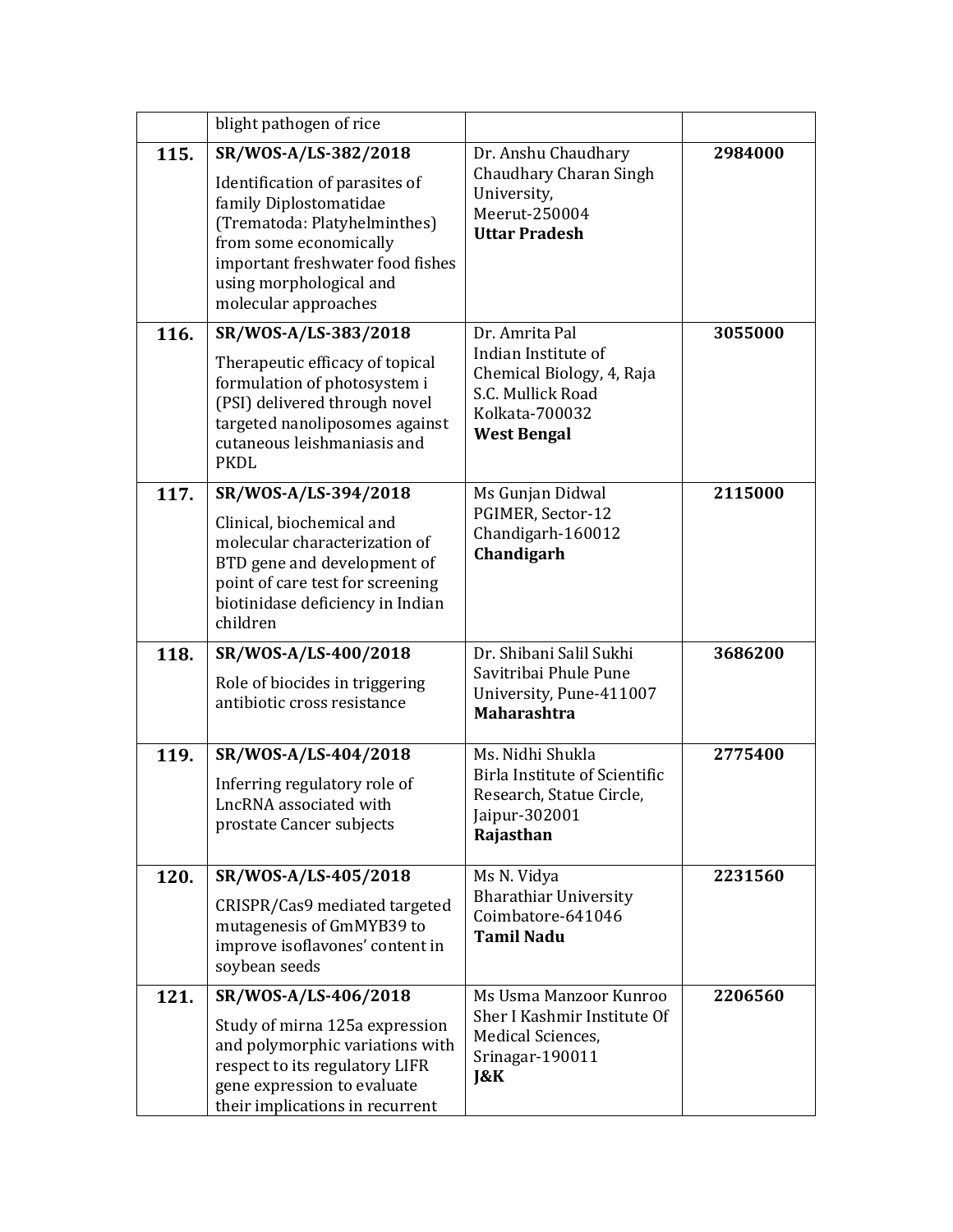|      | pregnancy losses                                                                                                                                                                                         |                                                                                                                           |         |
|------|----------------------------------------------------------------------------------------------------------------------------------------------------------------------------------------------------------|---------------------------------------------------------------------------------------------------------------------------|---------|
| 122. | SR/WOS-A/LS-407/2018<br>Industrial development and its<br>impact on soil and ground water<br>quality in peripheral industrial<br>areas in East Kachchh, Gujarat                                          | Dr. Madhu Dharmendra<br>Nathani<br>K.S.K.V. Kachchh<br>University,<br>Bhuj-370 001<br>Gujarat                             | 3013000 |
| 123. | SR/WOS-A/LS-412/2018<br>BK virus in renal transplant<br>recipients; study of risk factors<br>and immunological predicters                                                                                | Ms Aswathi M Nair<br>Kannur University,<br>Kannur-670503<br><b>Kerala</b>                                                 | 2213560 |
| 124. | SR/WOS-A/LS-414/2018<br>Development and evaluation of<br>polysaccharides based potential<br>drug delivery systems                                                                                        | Ms Deepika Modi<br>Guru Jmabheshwar<br>University of Science and<br>Technology,<br>Hisar, 125001<br>Haryana               | 2354950 |
| 125. | SR/WOS-A/LS-440/2018<br>Asymptomatic malaria infections<br>in Indian endemic regions:<br>measurement, transmission and<br>public health relevance                                                        | Ms Nivedita Sharma<br>National Institute of<br>Malaria Research, Dwarka<br>New Delhi-110077<br><b>Delhi</b>               | 2288840 |
| 126. | SR/WOS-A/LS-442/2018<br>Development of recombinant<br>system for the production of<br>malto-oligosaccharides and their<br>application in the food industry                                               | Ms Vidhya Shinde<br><b>National Chemical</b><br>Laboratory, Dr. Homi<br>Bhabha Road,<br>Pune-411008<br><b>Maharashtra</b> | 2461840 |
| 127. | SR/WOS-A/LS-444/2018<br>Implications of folic acid<br>supplementation during<br>chemically induced cutaneous<br>squamous cell carcinoma in<br>mice: mechanistic studies on<br>folate dependent processes | Dr. Neha Arora Chugh<br>Panjab University<br>Chandigarh-160014<br>Chandigarh                                              | 2964000 |
| 128. | SR/WOS-A/LS-425/2018<br>Morphological and molecular<br>identification of GIT parasites of<br>hangul deer (cervus hanglu<br>hanglu) in Dachigam National<br>Park of Kashmir Valley                        | Ms Naziya Khurshid Bhat<br>University of Kashmir,<br>Srinagar-190006<br>$\&K$                                             | 2880400 |
| 129. | SR/WOS-A/LS-458/2018<br>Immunomodulatory effect of<br>human $\beta$ -defensin and mellitin<br>to microbial infection in                                                                                  | Dr. Bency Thankappan<br>Bharathiar University,<br>Coimbatore-641046<br><b>Tamil Nadu</b>                                  | 3535800 |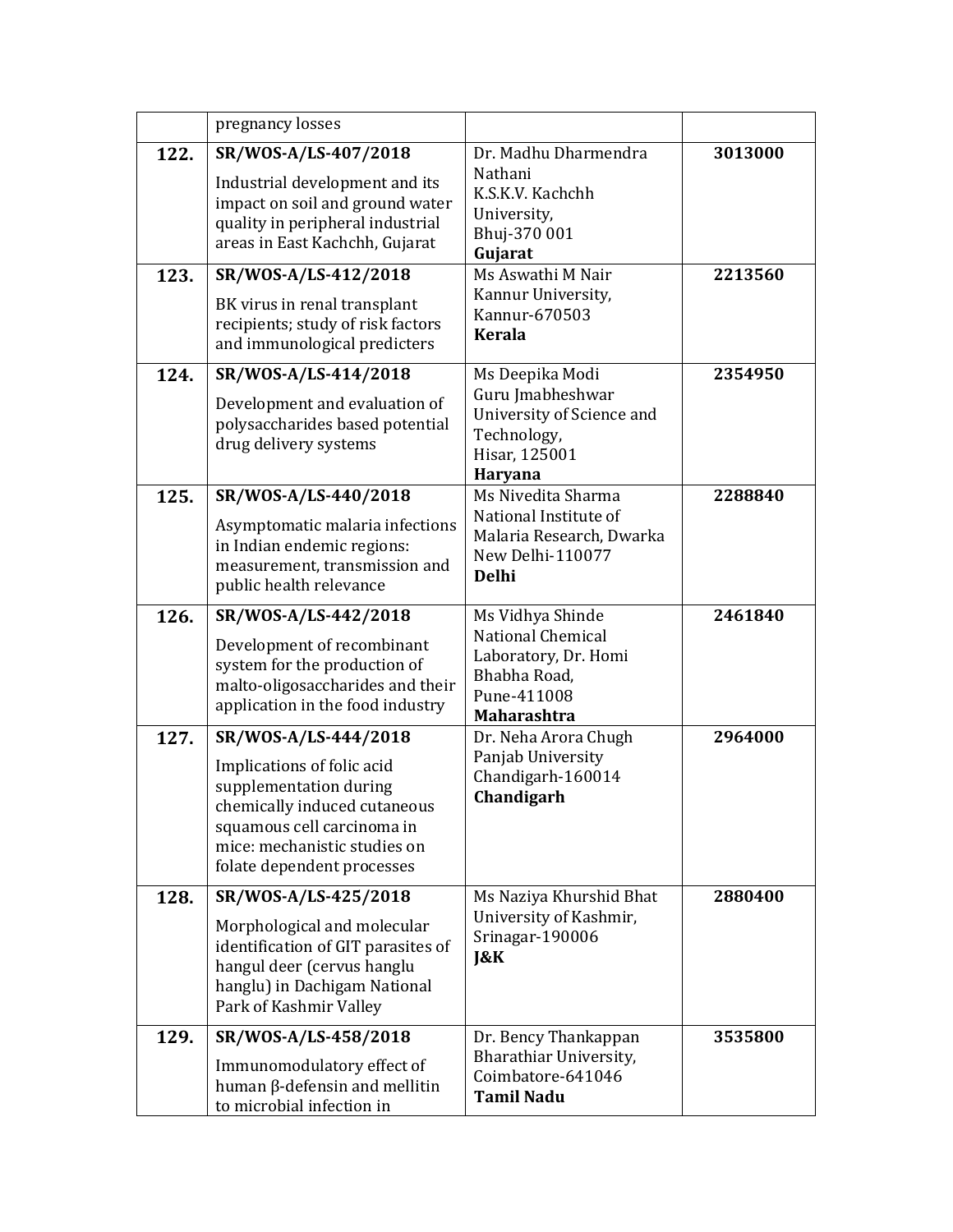|              | zebrafish embryo                                                                                                                                                                                                                                                                                          |                                                                                                                                                                                                                                           |                    |
|--------------|-----------------------------------------------------------------------------------------------------------------------------------------------------------------------------------------------------------------------------------------------------------------------------------------------------------|-------------------------------------------------------------------------------------------------------------------------------------------------------------------------------------------------------------------------------------------|--------------------|
| 130.<br>131. | SR/WOS-A/LS-447/2018<br>Understanding the mechanism<br>of buparvaquone resistance in<br>apicomplexan parasite theileria<br>annulata<br>SR/WOS-A/LS-448/2018<br>Deciphering the complex cross-<br>talk between micro-RNAs,<br>competitive endogenous RNAs<br>and RNA binding proteins and<br>its effect on | Ms. Shweta Nori<br>National Institute of<br>Animal Biotechnology<br>(NIAB),<br>Hyderabad-500032<br>Telangana<br>Dr. Kamalika Sen<br>Indian Institute of Science<br><b>Education and Research,</b><br>Kolkata-741246<br><b>West Bengal</b> | 2969600<br>3660200 |
| 132.         | turnover/translation of target<br>mRNAs in human breast cancer<br>SR/WOS-A/LS-449/2018                                                                                                                                                                                                                    | Ms. T. Rajarajeshwari                                                                                                                                                                                                                     | 2804600            |
|              | Nanonized poydopamine infused<br>amniotic membrane extract for<br>ocular surface treatment and<br>drug delivery                                                                                                                                                                                           | <b>Central Leather Research</b><br>Institute,<br>Chennai-600020<br><b>Tamil Nadu</b>                                                                                                                                                      |                    |
| 133.         | SR/WOS-A/LS-450/2018                                                                                                                                                                                                                                                                                      | Dr. Reshma Korde Chopra                                                                                                                                                                                                                   | 3678200            |
|              | Neonatal exposure to estrogen<br>and its effects on adult mouse<br>prostate stem cell biology                                                                                                                                                                                                             | National Institute for<br>Research in Reprodutive<br>Health, Parel,<br>Mumbai-400012<br><b>Maharashtra</b>                                                                                                                                |                    |
| 134.         | SR/WOS-A/LS-453/2018<br>Reducing pathogenic damages in<br>betelvine (Piper betle) using<br>ACC deaminase containing<br>microbes                                                                                                                                                                           | Ms Nivedita Mishra<br><b>CSIR-National Botanical</b><br>Research Institute, Rana<br>Pratap Marg,<br>Lucknow-226001<br><b>Uttar Pradesh</b>                                                                                                | 2189560            |
| 135.         | SR/WOS-A/LS-457/2018<br>Dereplication guided bio-<br>prospecting of cyclic<br>lipopeptides from marine<br>bacillus sp. for inhibition of<br>mycobacterium tuberculosis"                                                                                                                                   | Dr. Sagarika Devi<br>National Institute for<br>Research in Tuberculosis,<br>Chennai-600031<br><b>Tamil Nadu</b>                                                                                                                           | 3165200            |
| 136.         | SR/WOS-A/LS-464/2018<br>Investigation of the importance<br>of SUMOylation pathway in the<br>pathogenesis of C. glabrata                                                                                                                                                                                   | Dr. Renu Shukla<br>University of Hyderabad,<br>Hyderabad-500046<br>Telangana                                                                                                                                                              | 3670200            |
| 137.         | SR/WOS-A/LS-468/2018<br>Genetic dissection of                                                                                                                                                                                                                                                             | Dr. Sharbati R Singh<br>Punjab Agricultural                                                                                                                                                                                               | 3521800            |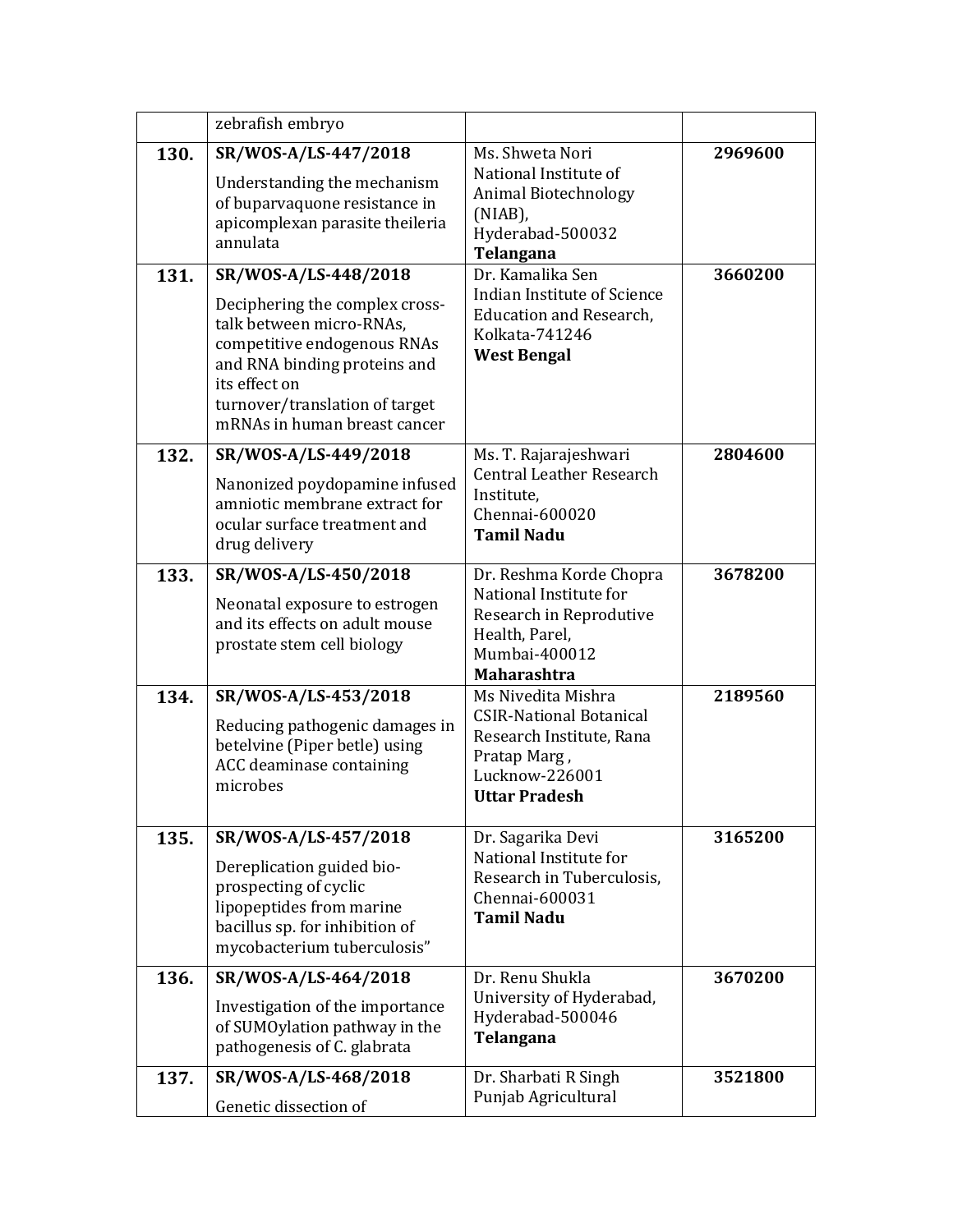|      | productivity traits and disease<br>resistance in a wild emmer<br>wheat T. dicoccoides-T. durum<br>nested association mapping<br>population                        | University,<br>Ludhiana-141004<br>Punjab                                                                                      |         |
|------|-------------------------------------------------------------------------------------------------------------------------------------------------------------------|-------------------------------------------------------------------------------------------------------------------------------|---------|
| 138. | SR/WOS-A/LS-470/2018<br>Bioremediation of heavy metals<br>utilising myco-synthesized<br>nanoparticles for sustainable<br>agriculture                              | Ms Insha Amin<br>University of Kashmir,<br>Srinagar-190006<br>$\&K$                                                           | 2424560 |
| 139. | SR/WOS-A/LS-471/2018<br>Study of oncogenic drivers and<br>their transcriptional regulation<br>in ovarian cancers                                                  | Ms Ibha Singh<br>Amity University,<br>Noida-201313<br><b>Uttar Pradesh</b>                                                    | 2379560 |
| 140. | SR/WOS-A/LS-472/2018<br>Molecular detection of agents<br>and inflammatory proteins<br>associated with suspected<br>amoebic meningoencephalitis                    | Dr. Daisy Vanitha John<br>National Institute of<br>Mental Health and<br>Neurosciences<br>Bangalore-560029<br><b>Karnataka</b> | 3650200 |
| 141. | SR/WOS-A/LS-473/2018<br>Targeted delivery of anti-<br>alzheimer drugs loaded lipidic<br>nanoparticles to the brain                                                | Ms. Dhara Priyansh Jain<br>Jamia Hamdard, Hamdard<br>Nagar<br>New Delhi-110062<br><b>Delhi</b>                                | 2724600 |
| 142. | SR/WOS-A/LS-475/2018<br>Elucidating the effect of estrogen<br>receptor-beta agonist on<br>gliomas: A proteomics approach                                          | Dr. Bhavna Sunder<br>Sophia College for Women,<br>Bhulabhai Desai Road,<br>Mumbai-400026<br><b>Maharashtra</b>                | 3682200 |
| 143. | SR/WOS-A/LS-476/2018<br>Role of vacuolar functions in<br>antifungal activity of fludioxonil<br>and virulence of pathogenic<br>fungi                               | Dr. Anupam Sharma<br><b>CSIR-Institute of Microbial</b><br>Technology, Sector-39A,<br>Chandigarh-60036<br>Chandigarh          | 3326800 |
| 144. | SR/WOS-A/LS-479/2018<br>Removal of organic and<br>inorganic toxins from electronic<br>waste using isolated bacterial<br>species and competent<br>phytoremediators | Dr. Shailu Dalal Guin<br>National Institute of<br>Technology,<br>Kurukshetra-136119<br>Haryana                                | 2857000 |
| 145. | SR/WOS-A/LS-480/2018<br>Mechanistic studies on the<br>therapeutic efficacy of                                                                                     | Ms Dharaniyambigai<br>Kuberapandian<br>PSG College of Arts &                                                                  | 2148800 |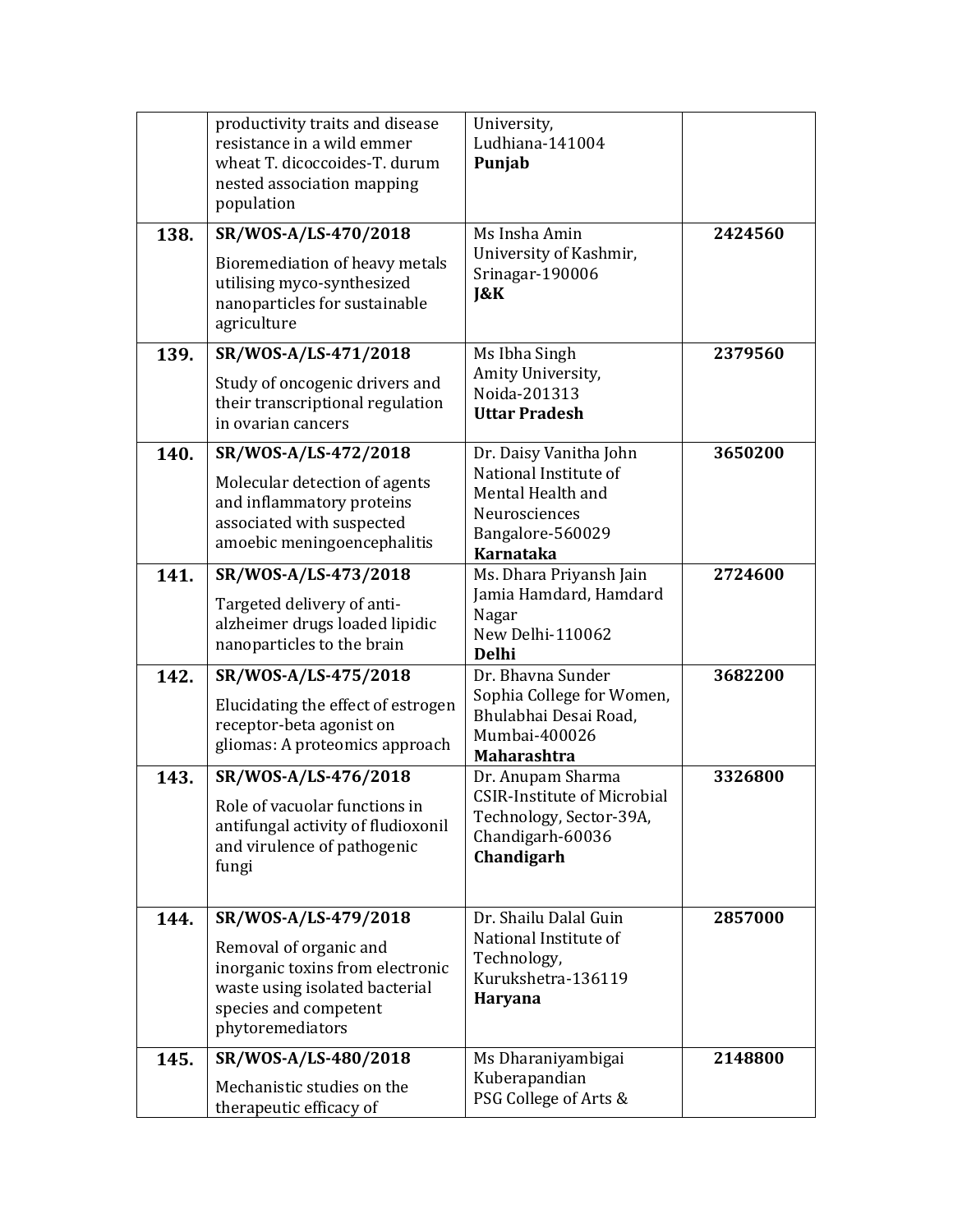|      | enicostemma littorale in diabetic                                                                                                             | Science,                                                                                                                                                                  |         |
|------|-----------------------------------------------------------------------------------------------------------------------------------------------|---------------------------------------------------------------------------------------------------------------------------------------------------------------------------|---------|
|      | cardiomyopathy                                                                                                                                | Coimbatore-641014<br><b>Tamil Nadu</b>                                                                                                                                    |         |
|      |                                                                                                                                               | <b>ENGINEERING &amp; TECHNOLOGY</b>                                                                                                                                       |         |
| 146. | SR/WOS-A/ET-160/2017<br>Study and fabrication of an<br>aptamer based FET biosensor                                                            | Dr. Kashma Rai<br>Centre for Incubation,<br>Innovation, Research and<br>Consultancy (CIIRC),<br>Jyothy Institute of<br>Technology,<br>Bangalore-60082<br><b>Karnataka</b> | 2990000 |
| 147. | SR/WOS-A/ET-88/2017<br>Pattern synthesis and mutual<br>coupling analysis for<br>icosahedron based spherical<br>arrays                         | Ms P. Priyalatha<br>Birla Institute of<br>Technology & Science,<br>Pilani, Hyderabad Campus,<br>Jawahar Nagar,<br>Shameerpet Mandal,<br>Hyderabad-500078<br>Telangana     | 2534000 |
| 148. | SR/WOS-A/ET-158/2017<br>Extraction and characterization<br>of bioactives from tropical fruit<br>waste using green techniques                  | Dr. Ipsita Das<br>Indian Institute of<br>Technology Bombay,<br>Mumbai-400076<br><b>Maharashtra</b>                                                                        | 3635200 |
| 149. | SR/WOS-A/ET-8/2018<br>Spectrum efficient schemes for<br><b>IoT</b> sensor networks                                                            | Ms Neeti Gupta<br>Gautam Buddha<br>University, Gautam<br>Buddha Nagar,<br>Greater Noida-201308<br><b>Uttar Pradesh</b>                                                    | 2001000 |
| 150. | SR/WOS-A/ET-9/2018<br>Design and development of<br>adaptive loss of excitation<br>protection scheme for<br>synchronous generators             | Ms R. Hemavathi<br>Thiagarajar College of<br>Engineering,<br>Madurai-625015<br><b>Tamil Nadu</b>                                                                          | 2430000 |
| 151. | SR/WOS-A/ET-18/2018<br>IoT based smartsurveillance<br>system for suspicious human<br>activity monitoring and<br>behavioural analysisin crowds | Ms Elizabeth B Varghese<br>Indian Institute of<br><b>Information Technology</b><br>and Management Kerala<br>$(IIITM-K),$<br>Trivandrum-695581<br><b>Kerala</b>            | 2068400 |
| 152. | SR/WOS-A/ET-26/2018<br>Performance and improvement<br>study of Bi-frequency MILO                                                              | Dr. Gargi Dixit<br>National Institute of<br>Technology Kurukshetra,<br>Kurukshetra-136119                                                                                 | 2990000 |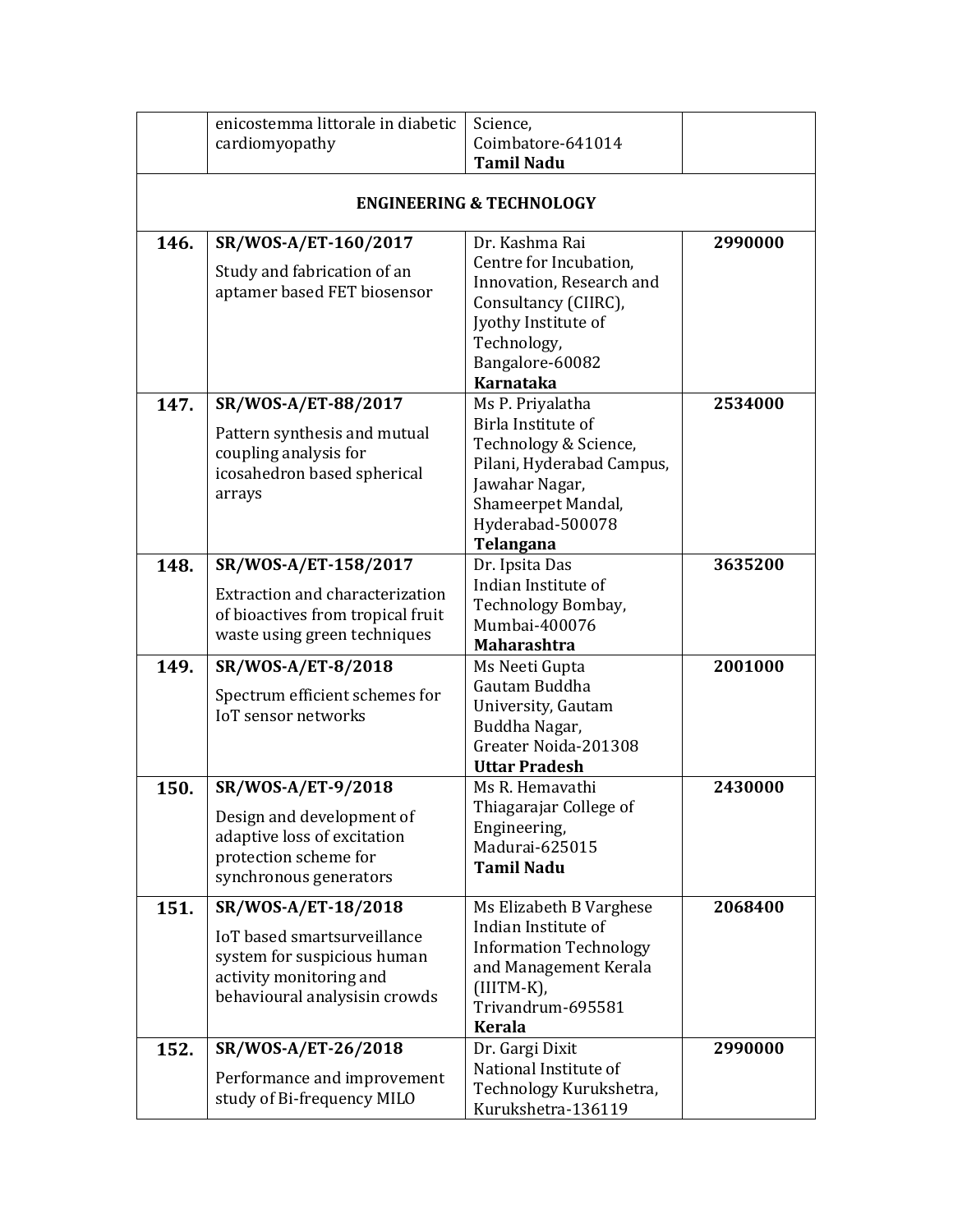|      |                                                                                                                                                                  | Haryana                                                                                                                               |         |
|------|------------------------------------------------------------------------------------------------------------------------------------------------------------------|---------------------------------------------------------------------------------------------------------------------------------------|---------|
| 153. | SR/WOS-A/ET-58/2018<br>Development and performance<br>evaluation of sustainable, eco-<br>friendly metal-working fluids                                           | Dr. Shubha H Nataraj<br>Indian Institute of Science,<br>Bengaluru-560012<br><b>Karnataka</b>                                          | 3079965 |
| 154. | SR/WOS-A/ET-59/2018<br>Study on cognitive radio based<br>industrial internet of things                                                                           | Ms Dola Gupta<br>Jadavpur Universit,<br>Kolkata-700032<br><b>West Bengal</b>                                                          | 2803518 |
| 155. | SR/WOS-A/ET-61/2018<br>Development of nano-particles<br>for targeted chemo-radionuclide<br>therapy of cancer                                                     | Dr. Biji Balakrishnan<br>Bhabha Atomic Research<br>Centre, Trombay,<br>Mumbai-400085<br><b>Maharashtra</b>                            | 3148000 |
| 156. | SR/WOS-A/ET-64/2018<br>Fault detection of gearboxes<br>using vibration and acoustic<br>emission analysis                                                         | Ms Pallavi Gautam<br>Indian Institute of<br>Technology Indore,<br>Khandwa Road Simrol,<br>Indore-453552<br><b>Madhya Pradesh</b>      | 2497400 |
| 157. | SR/WOS-A/ET-67/2018<br>Self-enabled monitoring of<br>hypertension towards low cost<br>digital healthcare                                                         | Ms Monalisa Singha Roy<br>University of Calcutta,<br>Kolkata-700009<br><b>West Bengal</b>                                             | 2383128 |
| 158. | SR/WOS-A/ET-77/2018<br>Solar energy driven facile<br>method for wastewater<br>remediation                                                                        | Ms Devina Rattan Paul<br>Deenbandhu Chhotu Ram<br>University of Science &<br>Technology, Murthal,<br>Sonepat-131039<br>Haryana        | 2834200 |
| 159. | SR/WOS-A/ET-78/2018<br>Investigations on passive RFID<br>tag antenna for UHF band<br>applications                                                                | Ms Aarti Bansal<br>Thapar Institute of<br>Engineering & Technology,<br>Patiala-147001<br>Punjab                                       | 2295216 |
| 160. | SR/WOS-A/ET-91/2018<br>Metal Rich Metal oxide for RRAM<br>applications                                                                                           | Ms. Shikha Kaushik<br>Amity University Noida,<br>Block J-2, Sector 125,<br>Noida-201313<br><b>Uttar Pradesh</b>                       | 2470400 |
| 161. | SR/WOS-A/ET-92/2018<br>Structural asymmetric induced<br>nonlinear electron mobility of<br>double quantum well<br>pseudomorphic HEMT for low<br>power application | Ms Sangita Rani Panda<br>National Institute of<br>Science and Technology<br>(NIST), Palur Hills,<br>Berhampur-761008<br><b>Odisha</b> | 2079200 |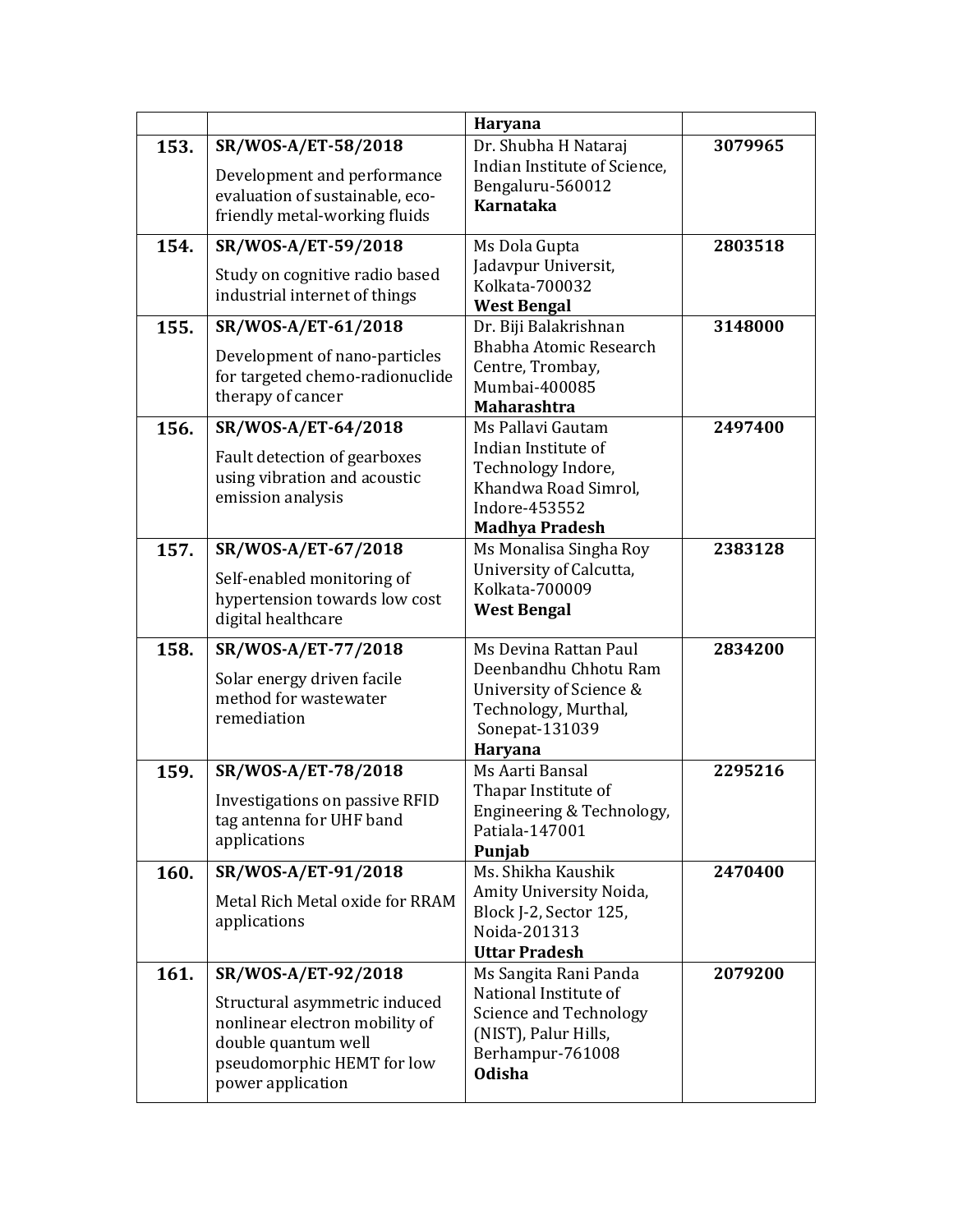| 162. | SR/WOS-A/ET-93/2018                                                                                                                                                                         | Ms AmudhaThanarasu                                                                             | 2909600 |
|------|---------------------------------------------------------------------------------------------------------------------------------------------------------------------------------------------|------------------------------------------------------------------------------------------------|---------|
|      | An integrated anaerobic<br>digestion and microbial<br>electrolysis system for the<br>enhancement of methane<br>production from waste                                                        | Anna University, Chennai-<br>600025<br><b>Tamil Nadu</b>                                       |         |
| 163. | SR/WOS-A/ET-98/2018                                                                                                                                                                         | Dr. Nupoor PrasadCSIR-<br>Central Institute of                                                 | 2867400 |
|      | High throughput imaging system<br>in Mentha arvensis for<br>management of diseases,<br>nutrient, water and harvesting<br>using machine learning<br>algorithms                               | <b>Medicinal and Aromatic</b><br>Plants (CIMAP), Lucknow-<br>226015<br><b>Uttar Pradesh</b>    |         |
| 164. | SR/WOS-A/ET-101/2018                                                                                                                                                                        | Dr. Kalpana Agrawal                                                                            | 3407616 |
|      | Fabrication and characterization<br>of perovskite based electronics<br>devices: different types of low<br>voltage field effect transistors<br>and resistive switching memory<br>(Memristor) | <b>National Physical</b><br>Laboratory,<br>New Delhi-110012<br><b>Delhi</b>                    |         |
| 165. | SR/WOS-A/ET-107/2018                                                                                                                                                                        | Dr. Debadrita Bhattacharya                                                                     | 3229000 |
|      | Boosting the efficiency of green<br>solar cell with coupled quantum<br>dot (AgInTe2-ZnS) architecture                                                                                       | Indian Institute of<br>Technology Guwahti,<br>Guwahati-781039<br>Assam                         |         |
| 166. | SR/WOS-A/ET-114/2018                                                                                                                                                                        | Dr. Gunjan Srivastava                                                                          | 2624400 |
|      | Reconfigurable antennas with<br>frequency, polarization, and<br>radiation pattern agility for<br>wireless communication<br>systems                                                          | Indian Institute of<br>Technology Kharagpur,<br>Kharagpur-721302<br><b>West Bengal</b>         |         |
| 167. | SR/WOS-A/ET-119/2018                                                                                                                                                                        | Ms Priya Rai                                                                                   | 2889400 |
|      | Augmentation of fermentative<br>biohydrogen production by<br>using nanoparticles and<br>immobilization techniques for<br>mitigating biowastes                                               | Motilal Nehru National<br>Institute of Technology,<br>Allahabad-211004<br><b>Uttar Pradesh</b> |         |
| 168. | SR/WOS-A/ET-120/2018                                                                                                                                                                        | Ms Vaishali Abhay Patne                                                                        | 2814115 |
|      | Numerical optimization in<br>reconfigurable hardware to<br>extend the use of model<br>predictive control for real time<br>application                                                       | College of Engineering,<br>Pune-411005<br><b>Maharashtra</b>                                   |         |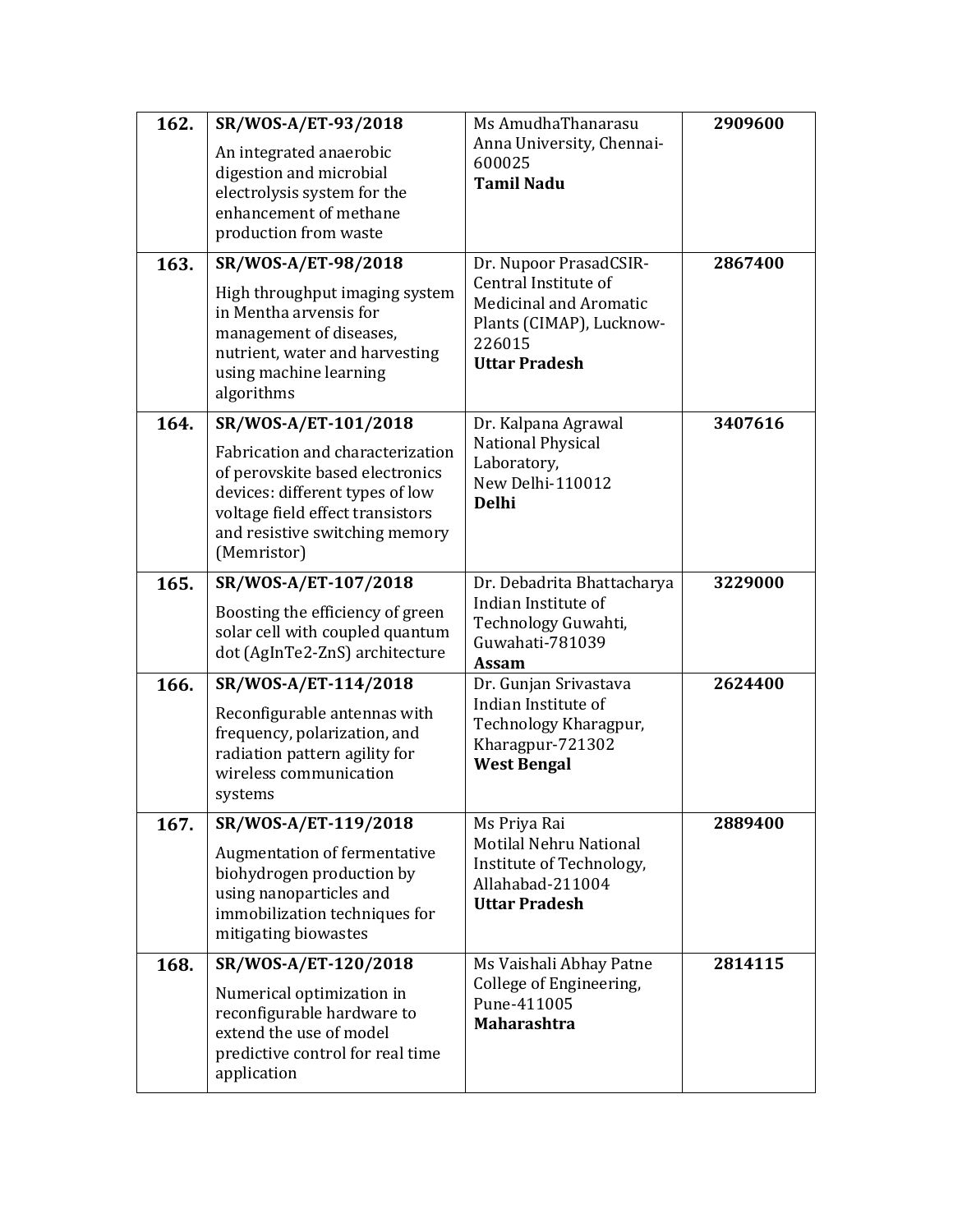| 169. | SR/WOS-A/ET-125/2018                                                                                                       | Dr. Satyabati Das                         | 2677950 |
|------|----------------------------------------------------------------------------------------------------------------------------|-------------------------------------------|---------|
|      | Flexible hybrid nanogenerators                                                                                             | Indian Institute of                       |         |
|      | towards large-scale green and                                                                                              | <b>Technology Kanpur</b>                  |         |
|      | renewable energy harvesting                                                                                                | Kanpur-208016                             |         |
|      |                                                                                                                            | <b>Uttar Pradesh</b>                      |         |
|      |                                                                                                                            | <b>EARTH &amp; ATMOSPHERIC SCIENCES</b>   |         |
| 170. | SR/WOS-A/EA-25/2017                                                                                                        | Ms. Sujata Das                            | 2320280 |
|      | Facies analysis and petrographic<br>studies of synorogenic neogene<br>sequences in parts of Mizo hills,<br>Northeast India | Assam University,<br><b>Assam</b>         |         |
| 171. | SR/WOS-A/EA-28/2017                                                                                                        | Dr P.R. Sreedevi                          | 3545800 |
|      | Efficiency of mussel shells in                                                                                             | Bharathiar University,                    |         |
|      | bioadsorption of heavy metals                                                                                              | Coimbatore-641046,<br><b>Tamil Nadu</b>   |         |
|      | from polluted waters and                                                                                                   |                                           |         |
|      | subsequent production of                                                                                                   |                                           |         |
|      | corresponding alloys and its<br>characterization studies                                                                   |                                           |         |
|      |                                                                                                                            |                                           |         |
| 172. | SR/WOS-A/EA-31/2017                                                                                                        | Dr. G.S.J.Shailaja                        | 3295200 |
|      | Assessment of bioaerosols from                                                                                             | <b>CSIR-National</b><br>Environmental     |         |
|      | municipal solid waste and their                                                                                            | <b>Engineering Research</b>               |         |
|      | impacts on human health in                                                                                                 | Institute, Nehru Marg,                    |         |
|      | <b>Hyderabad City</b>                                                                                                      | Nagpur-440020,                            |         |
|      |                                                                                                                            | <b>Maharashtra</b>                        |         |
| 173. | SR/WOS-A/EA-8/2018                                                                                                         | Dr Jaishri Sanwal Bhatt                   | 3213200 |
|      | Long-term climate and moisture                                                                                             | Jawaharlal Nehru Centre                   |         |
|      | variability in the diverse                                                                                                 | for Advanced Scientific                   |         |
|      | precipitation regimes within                                                                                               | Research, Jakkur,<br>Bangalore-560064,    |         |
|      | Indian Himalaya using                                                                                                      | Karnataka                                 |         |
|      | speleothems as a proxy                                                                                                     |                                           |         |
| 174. | SR/WOS-A/EA-11/2018                                                                                                        | Dr Prijitha Gopalapillai                  | 2385000 |
|      | The impact of global ocean                                                                                                 | Indian Institute of                       |         |
|      | warming on Indian monsoons                                                                                                 | Technology Kharagpur,<br>Kharagpur-721302 |         |
|      |                                                                                                                            | <b>West Bengal</b>                        |         |
| 175. | SR/WOS-A/EA-13/2018                                                                                                        | Dr Chandreyi Goswami                      | 3229000 |
|      | Active faults and                                                                                                          | Chakrabarti                               |         |
|      | paleoseismological studies in                                                                                              | University of Calcutta, 35,               |         |
|      | selected sectors along the                                                                                                 | Ballygunge Circular Road,                 |         |
|      | Himalayan frontal thrust, naga                                                                                             | Kolkata-700019                            |         |
|      | thrust and the mishmi thrust                                                                                               | <b>West Bengal</b>                        |         |
|      | within the quaternaries, North                                                                                             |                                           |         |
|      | Eastern India                                                                                                              |                                           |         |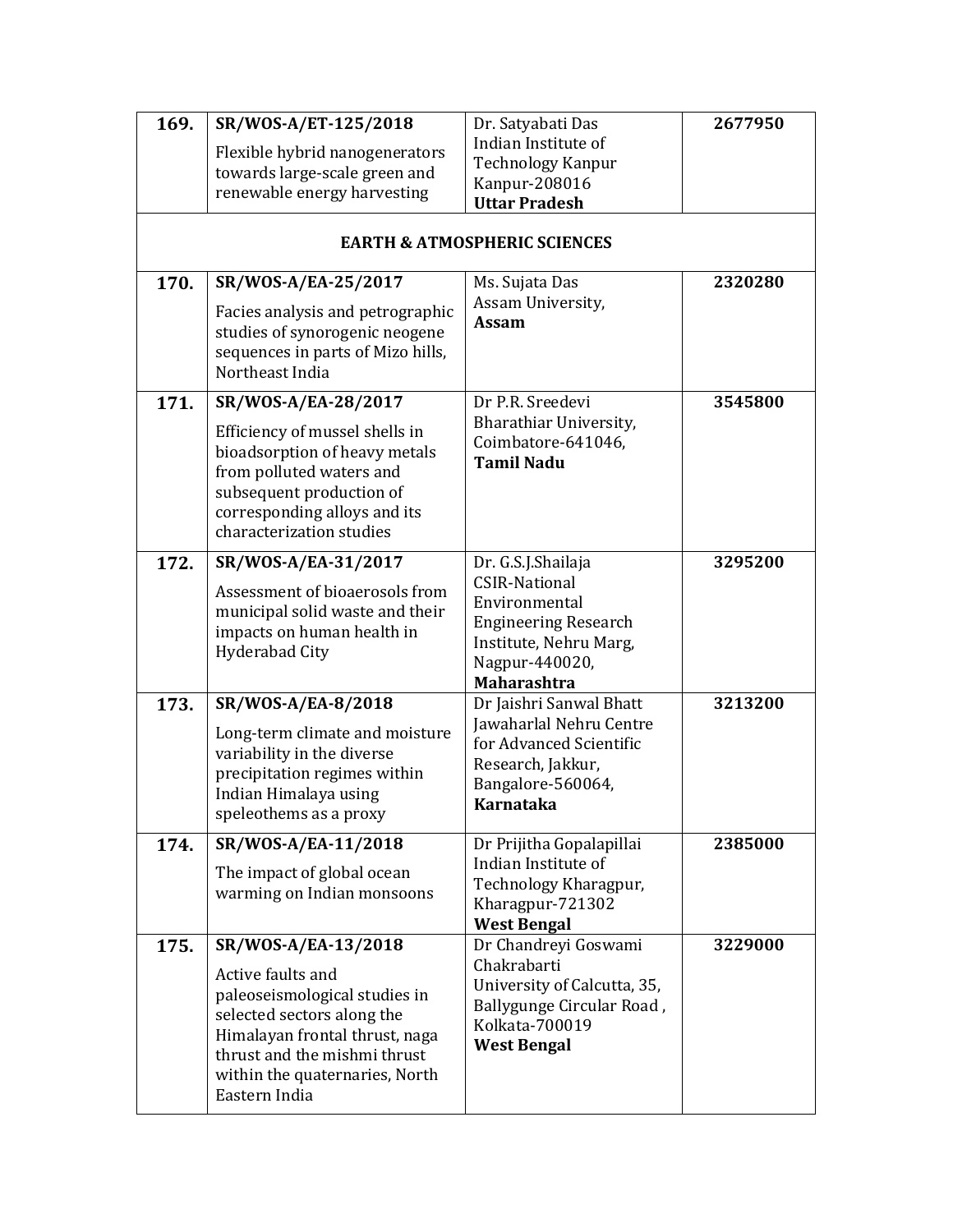| 176. | SR/WOS-A/EA-15/2018                                                                                                        | Mrs. Ponnaganti Suneeta                                                                                            | 1935000 |
|------|----------------------------------------------------------------------------------------------------------------------------|--------------------------------------------------------------------------------------------------------------------|---------|
|      | Implementation of the advanced<br>cyclogenesis index for north<br>Indian Ocean Under climate<br>change scenario            | Andhra University<br>Vishakhapatnam<br><b>Andhra Pradesh</b>                                                       |         |
| 177. | SR/WOS-A/EA-16/2018                                                                                                        | Dr. Tanushree Chakraborty                                                                                          | 2494000 |
|      | Stratospheric ozone layer<br>depletion due to emission of<br>greenhouse gases and CFCs from<br>Asian region                | Indian Institute of<br>Meteorology, Pune<br><b>Maharashtra</b>                                                     |         |
| 178. | SR/WOS-A/EA-18/2018                                                                                                        | Dr. S.S. Suneela                                                                                                   | 2506000 |
|      | Influence of monsoon related<br>drivers on the productivity of<br>the west coast of India                                  | Kerala University of<br><b>Fisheries and Ocean</b><br>Studies, Kochi-682506<br><b>Kerala</b>                       |         |
| 179. | SR/WOS-A/EA-20/2018                                                                                                        | Ms. Jasia Bashir Mir                                                                                               | 1870000 |
|      | Changing Climate Scenarios of<br><b>J&amp;K using Climate Models</b>                                                       | University of Kashmir,<br>Srinagar, Kashmir-190006<br>$\&K$                                                        |         |
| 180. | SR/WOS-A/EA-22/2018                                                                                                        | Ms. Priyanka Joshi                                                                                                 | 1712000 |
|      | Geomorphological evolution and<br>climatic variations in the HorLa<br>Basin, Ladakh Range                                  | Birbal Sahni Institute of<br>Palaeosciences, Lucknow<br><b>Uttar Pradesh</b>                                       |         |
| 181. | SR/WOS-A/EA-24/2018                                                                                                        | Ms Asha Raturi                                                                                                     | 2197000 |
|      | <b>Spatial and Temporal Dynamics</b><br>of Greenhouse Gas Emission<br>from Two Wetland Ecosystems<br>in Himalayan Foothill | Forest Research Institute,<br>Dehradun-248006<br><b>Uttarakhand</b>                                                |         |
| 182. | SR/WOS-A/EA-26/2018                                                                                                        | Ms Padmavathi Bevara                                                                                               | 1583000 |
|      | External and internal forcing on<br>Indian temperature variability:<br>implications on ground water<br>changes             | National Geophysical<br>Research Institute (NGRI)<br>Hyderabad-500007<br>Telangana                                 |         |
| 183. | SR/WOS-A/EA-28/2018                                                                                                        | Dr. Soma Giri                                                                                                      | 3160000 |
|      | Fluoride and Toxic metal<br>contamination in great mica belt<br>of Jharkhand: Geochemistry and<br>health implications      | <b>CSIR-Central Institute of</b><br>Mining and Fuel Research,<br>Barwa Road,<br>Dhanbad-826015<br><b>Iharkhand</b> |         |
| 184. | SR/WOS-A/EA-32-2018                                                                                                        | Dr. Bidisha Majumder                                                                                               | 2835000 |
|      | Assessing plant residue effect on<br>organic C-stock in soils of<br>different agro-climatic regions of                     | Bidhan Chandra Krishi<br>Viswavidyalaya,<br>Mohanpur-741252<br><b>West Bengal</b>                                  |         |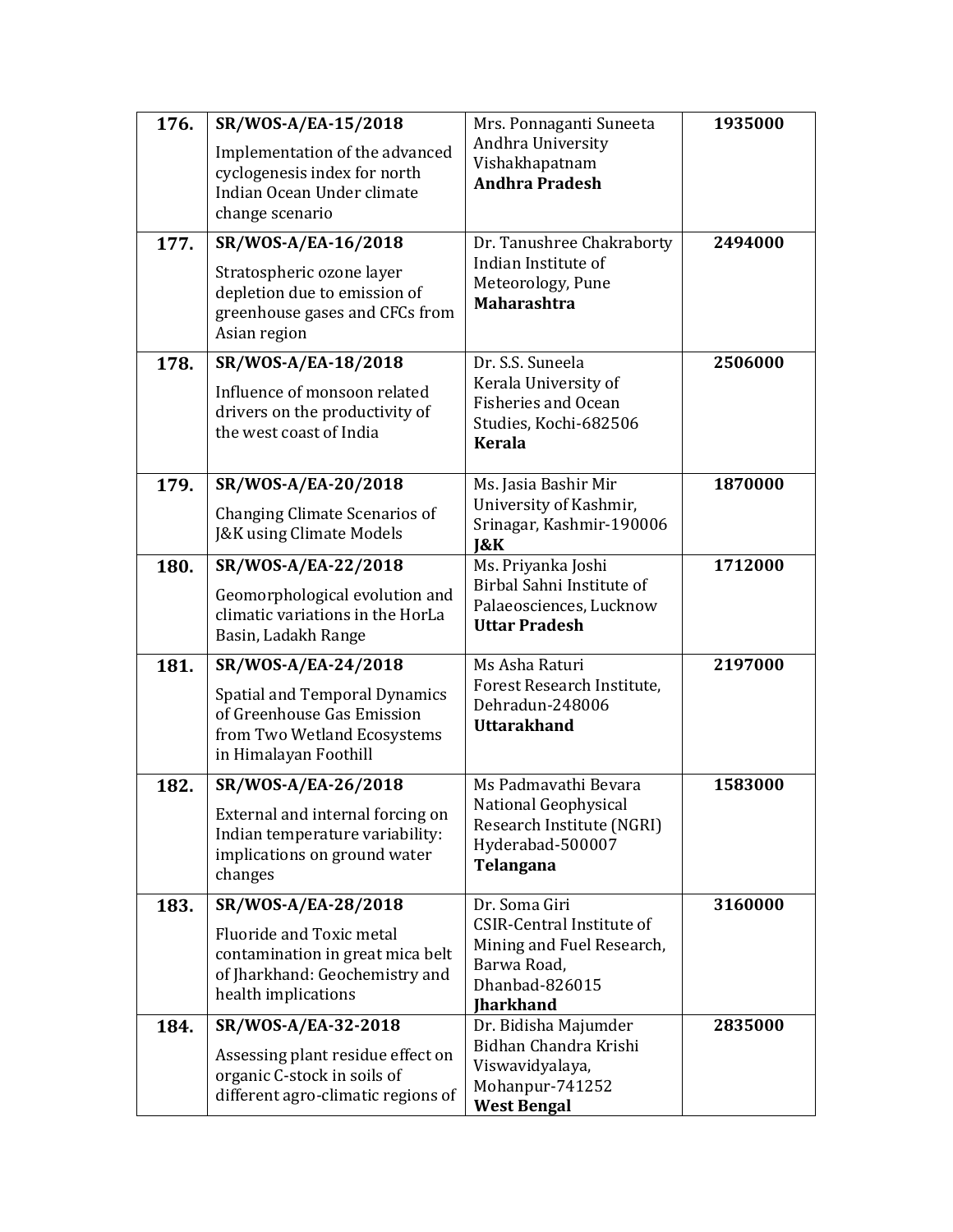|      | West Bengal under agricultural<br>land use practice in relation to<br>land productivity                                                        |                                                                                                                                                  |         |
|------|------------------------------------------------------------------------------------------------------------------------------------------------|--------------------------------------------------------------------------------------------------------------------------------------------------|---------|
| 185. | SR/WOS-A/EA-33/2018<br>Design intervention strategies<br>for mitigating the impacts of<br>heat waves through modified<br>land cover            | Ms C Neethu<br><b>CSIR Fourth Paradigm</b><br>Institute<br>Bangalore-560037<br>Karnataka                                                         | 1580000 |
| 186. | SR/WOS-A/EA-34/2018<br>Influence of Extra-Tropical<br>Forcing on Asian Monsoon-<br><b>Agriculture and Economy</b>                              | Dr. Sandhya M<br>Providence Women's<br>College, Malaparamba,<br>Kozhikode-673009<br><b>Kerala</b>                                                | 2486000 |
| 187. | SR/WOS-A/EA-35/2018<br>Cross-shore morphodynamics of<br>a monsoon coast                                                                        | Ms S Anjali<br>Nanesn Environmental<br>Research Centre - India<br>(NERCI), First floor KUFOS<br>Amenity Centre,<br>Kochi-682506<br><b>Kerala</b> | 1644000 |
| 188. | SR/WOS-A/EA-36/2018<br>Geochemical assessment of<br>water and soil quality in coal<br>mining areas of Nagaland                                 | Ms Thungbeni M Ovung<br><b>CSIR-National Geophysical</b><br>Research Institute, Uppal<br>Road, Hyderabad-500007<br>Telangana                     | 1820000 |
| 189. | SR/WOS-A/EA-37/2018<br>Biochar from solid waste a<br>sustainable green approach for<br>solid waste management and<br>climate change mitigation | Dr. Sri Shalini<br>Sathyanarayanan<br>Anna University,<br>Chennai-600025<br><b>Tamil Nadu</b>                                                    | 3540200 |
| 190. | SR/WOS-A/EA-38/2018<br>Radiogenic heat production<br>studies on Malani Felsic<br>Province, NW India                                            | Dr. Samita Biswal<br>Anna University, Chennai,<br>Chennai-600025<br><b>Tamil Nadu</b>                                                            | 2986416 |
| 191. | SR/WOS-A/EA-39/2018<br>TEC Data ingestion to<br>ionospheric empirical models<br>from Indian EIA region to<br>improve model predictions         | Dr. Sheetal Piyush Karia<br>S.V. National Institute of<br>Technology, Ichchhanath,<br>Surat-395007<br>Gujarat                                    | 2550000 |
| 192. | SR/WOS-A/EA-40/2018<br>Electromagnetic induction<br>studies to provide conductivity<br>structure of Andaman-Nicobar                            | Ms Anusha Edara<br>National Geophysical<br>Research Institute, Uppal<br>Road, Hyderabad-500007<br>Telangana                                      | 1680000 |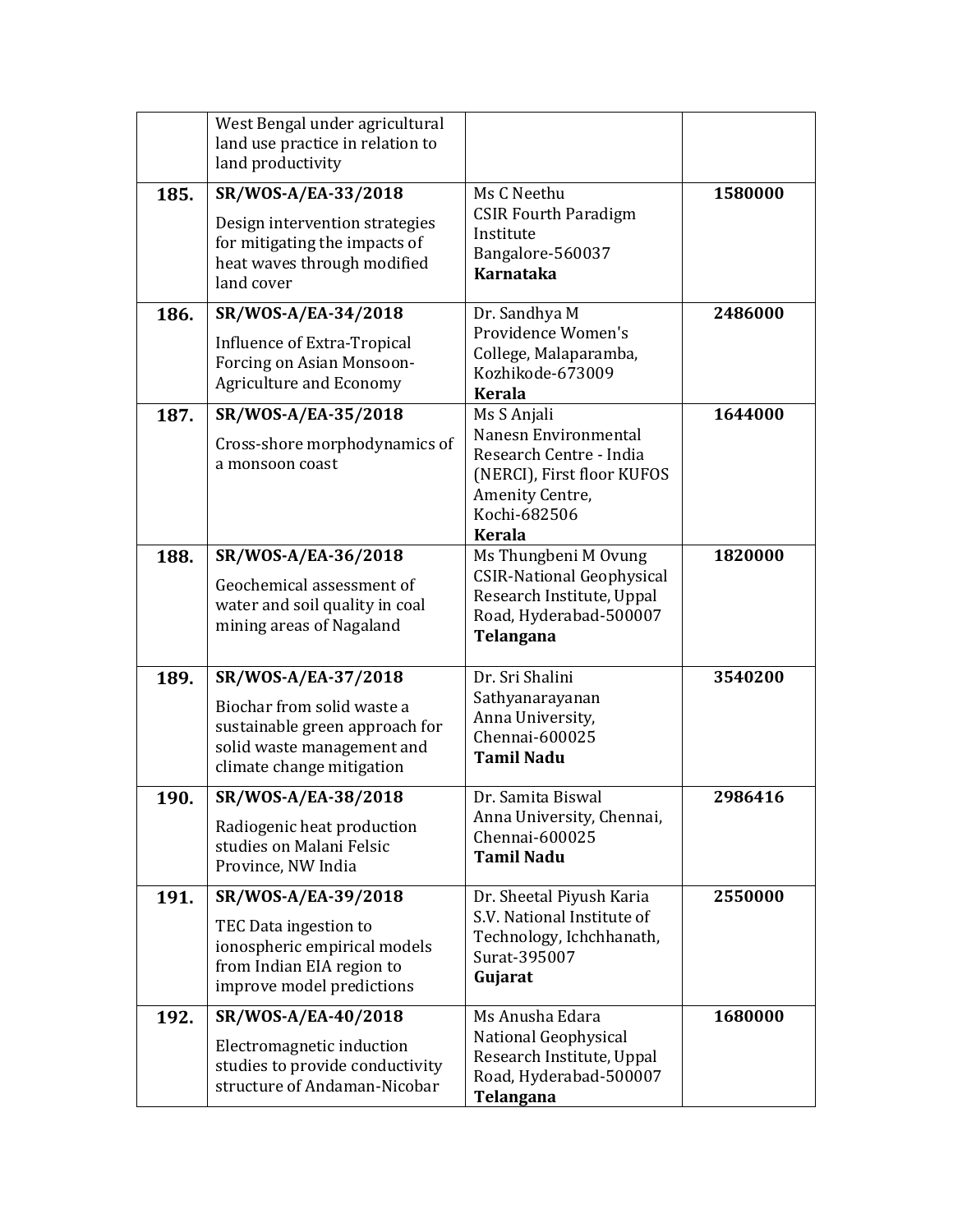|      | subduction zone                                                                                                                                                                                                                              |                                                                                                          |         |
|------|----------------------------------------------------------------------------------------------------------------------------------------------------------------------------------------------------------------------------------------------|----------------------------------------------------------------------------------------------------------|---------|
| 193. | SR/WOS-A/EA-42/2018<br>Morphotectonic evolution of SW<br>Saurashtra, Western India                                                                                                                                                           | Dr. Naimisha Vanik<br>The Mharaja Sayajirao<br>University of Baroda<br>Gujarat                           | 1292000 |
| 194. | SR/WOS-A/EA-47/2018<br>A comparative study on the<br>tectonothermal history of the<br>Chhotanagpur Gneissic Complex<br>and evolution of the granitoid<br>rocks from two selected sectors<br>of Saltora-Santuri and Dumka in<br>Eastern India | Dr. Poulami Roy<br>University of Calcutta<br><b>West Bengal</b>                                          | 1633000 |
| 195. | SR/WOS-A/EA-48/2018<br>Tectono-metamorphic evolution<br>of calc-silicate rocks around<br>Lunavada, Gujarat                                                                                                                                   | Ms Gayatri Nakul<br>The M.S. University of<br>Baroda<br>Vadodara-390002<br>Gujarat                       | 1360000 |
| 196. | SR/WOS-A/EA-49/2018<br>Aerosol-boundary layer<br>interaction and its role in fog<br>events over Indo-gangetic plains                                                                                                                         | Dr. Chandrakala Bharali<br>Dibrugarh University,<br>Dibrugarh-786004<br><b>Assam</b>                     | 2908000 |
| 197. | SR/WOS-A/EA-51/2018<br>Geochemistry of basalt<br>weathering in different climatic<br>zones of deccan traps                                                                                                                                   | Ms Anuradha Patel<br>Jawaharlal Nehru<br>University,<br>New Delhi-110067<br><b>Delhi</b>                 | 1750000 |
| 198. | SR/WOS-A/EA-52/2018<br>Analysis of the Holocene<br>palaeoclimate at high altitude<br>lakes in western Arunachal<br>Pradesh, based on palynology,<br>and mineral magnetism                                                                    | Dr. Nivedita Mehrotra<br>Birbal Sahni Institute of<br>Palaeosciences<br>Lucknow<br><b>Uttar Pradesh</b>  | 2955000 |
| 199. | SR/WOS-A/EA-53/2018<br>Studies on day-to-day variability<br>of vertical distribution of<br>atmospheric aerosols using<br>automatic twilight photometer                                                                                       | Dr. Pratibha Bhagavan Rao<br>Mane<br>Fergusson College, F. C.<br>Road, Pune 411004<br><b>Maharashtra</b> | 3144000 |
| 200. | SR/WOS-A/EA-7/2019<br>Basin configuration and<br>paleogeography of the pre-<br>cryogenian succession of lesser<br>Himalayan succession of<br>Kumaun Sector                                                                                   | Dr. Poonam Jalal<br>Kumaun University<br>Nainital-263002<br><b>Uttarkhand</b>                            | 3137832 |